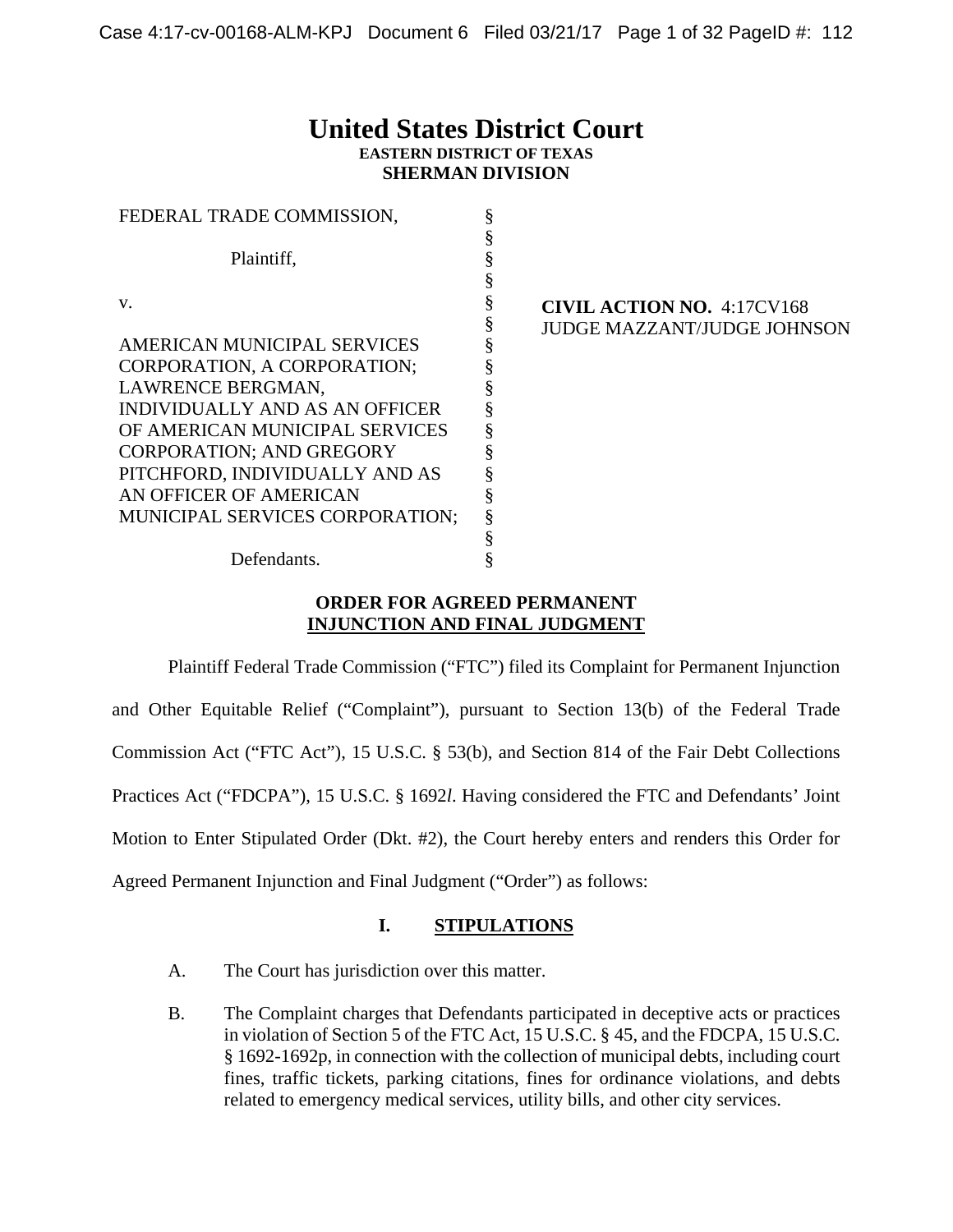- C. Defendants neither admit nor deny any of the allegations in the Complaint, except as specifically stated in this Order. Only for purposes of this action, Defendants admit the facts necessary to establish jurisdiction.
- D. Defendants waive any claim they may have under the Equal Access to Justice Act, Order, and agree to bear their own costs and attorney fees. 28 U.S.C. § 2412, concerning the prosecution of this action through the date of this
- E. Defendants waive all rights to appeal or otherwise challenge or contest the validity of this Order.

### **II. DEFINITIONS**

For the purpose of this Order, the following definitions apply:

- A. "**Collecting on a debt**" means any activity the principal purpose of which is to collect or attempt to collect, directly or indirectly, debts owed, or asserted to be owed, or due.
- B. **"Consumer"** means any person.
- C. "**Debt**" means any obligation or alleged obligation to pay money whether or not such obligation has been reduced to judgment.
- D. "**Defendants**" means the Individual Defendants and the Corporate Defendant, individually, collectively, or in any combination.
	- 1. "**Corporate Defendant**" means American Municipal Services Corporation, also doing business as Warrant Enforcement Division and Municipal Enforcement Division, and its successors, agents, and assigns.
	- 2. "**Individual Defendants**" mean Lawrence Bergman, also known as Larry Bergman and Gregory Pitchford, also known as Greg Pitchford.
- E. "**Material fact**" means anything likely to affect a person's conduct regarding debts.

### **III. ORDER**

### **A. PROHIBITION AGAINST MISREPRESENTATIONS**

It is **ORDERED** that Defendants, Defendants' officers, agents, employees, and attorneys,

and all other persons in active concert or participation with any of them, who receive actual notice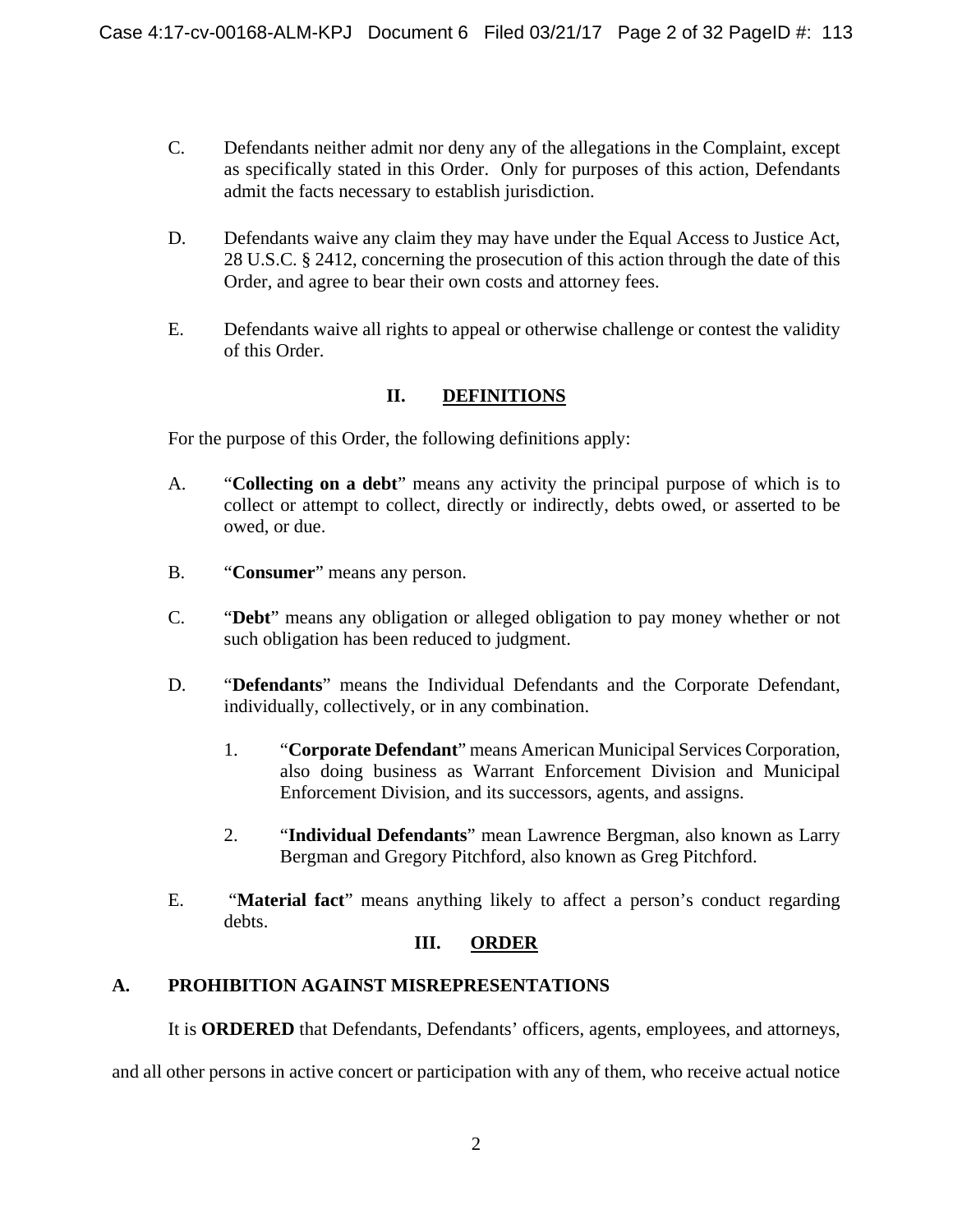permanently restrained and enjoined from misrepresenting, expressly or by implication, including of this Order, whether acting directly or indirectly, in connection with collecting on a debt, are through the use of a company name:

- A. That warrants have been issued for Consumers' arrest:
- B. That Consumers must act immediately to keep from being arrested;
- C. That failure to respond to collection letters may result in arrest warrants being issued against Consumers;
- D. That failure to respond to collection letters may result in Consumers' driver's licenses being suspended or renewal denied;
- E. That Consumers may be arrested at their home or work if they fail to promptly pay;
- F. That Consumers may be handcuffed, placed in jail, and their vehicles impounded if they fail to promptly pay;
- G. That Defendants' communications are from a governmental entity with the power to enforce warrants;
- H. That Consumers' payment status will be reported to Consumer reporting agencies; or
- I. Any other material fact.

### **B. PROHIBITION AGAINST UNSUBSTANTIATED CLAIMS**

 It is **FURTHER ORDERED** that Defendants, Defendants' officers, agents, employees, and attorneys, and all other persons in active concert or participation with any of them, who receive actual notice of this Order, whether acting directly or indirectly, are permanently restrained and enjoined from making any representation, expressly or by implication, in connection with collecting on a debt, unless, at the time of the representation, Defendants have a reasonable basis for such a representation and representation is non-misleading.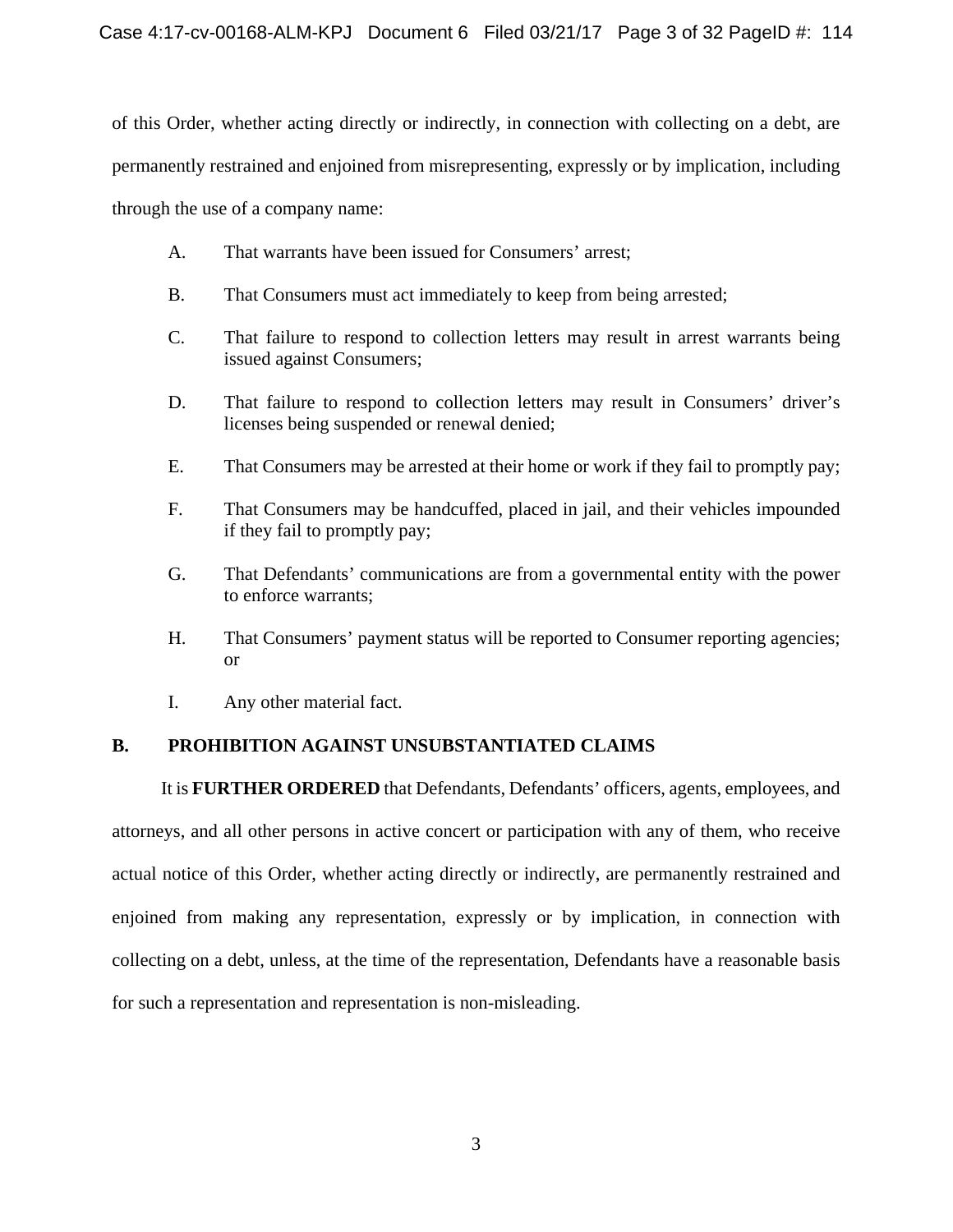### **C. INJUNCTION AGAINST UNLAWFUL COLLECTIONS PRACTICES**

It is **FURTHER ORDERED** that Defendants, Defendants' officers, agents, employees,

and attorneys, and all other persons in active concert or participation with any of them, who receive

actual notice of this Order, whether acting directly or indirectly, in connection with collecting on

a debt covered by the FDCPA, are permanently restrained and enjoined from:

- not limited to, threatening to take any action that is not intended to be taken; or A. Using any false, deceptive, or misleading representation or means, including, but
- B. Violating the FDCPA, 15 U.S.C. §1692-1692p, a copy of which is attached as Attachment A.

### **D. MONETARY JUDGMENT**

### It is **FURTHER ORDERED** that:

- against Individual Defendants and the Corporate Defendant, jointly and severally, A. Judgment in the amount of \$350,000.00 is entered in favor of the Commission as equitable monetary relief.
- of this Order by electronic fund transfer in accordance with instructions to be B. Defendants are ordered to pay the Commission \$350,000.00, which, as Defendants stipulate, their undersigned counsel holds in escrow for no purpose other than payment to the FTC. Such payment must be made within seven (7) days of entry provided by a representative of the Commission.
- C. Defendants relinquish dominion and all legal and equitable right, title, and interest in all assets transferred pursuant to this Order and may not seek the return of any assets.
- D. The facts alleged in the Complaint will be taken as true, without further proof, in any subsequent civil litigation by or on behalf of the FTC, including in a proceeding to enforce its rights to any payment or monetary judgment pursuant to this Order, such as a nondischargeability complaint in any bankruptcy case.
- E. The facts alleged in the Complaint establish all elements necessary to sustain an action by the FTC pursuant to Section  $523(a)(2)(A)$  of the Bankruptcy Code, 11 U.S.C. § 523(a)(2)(A), and this Order will have collateral estoppel effect for such purposes.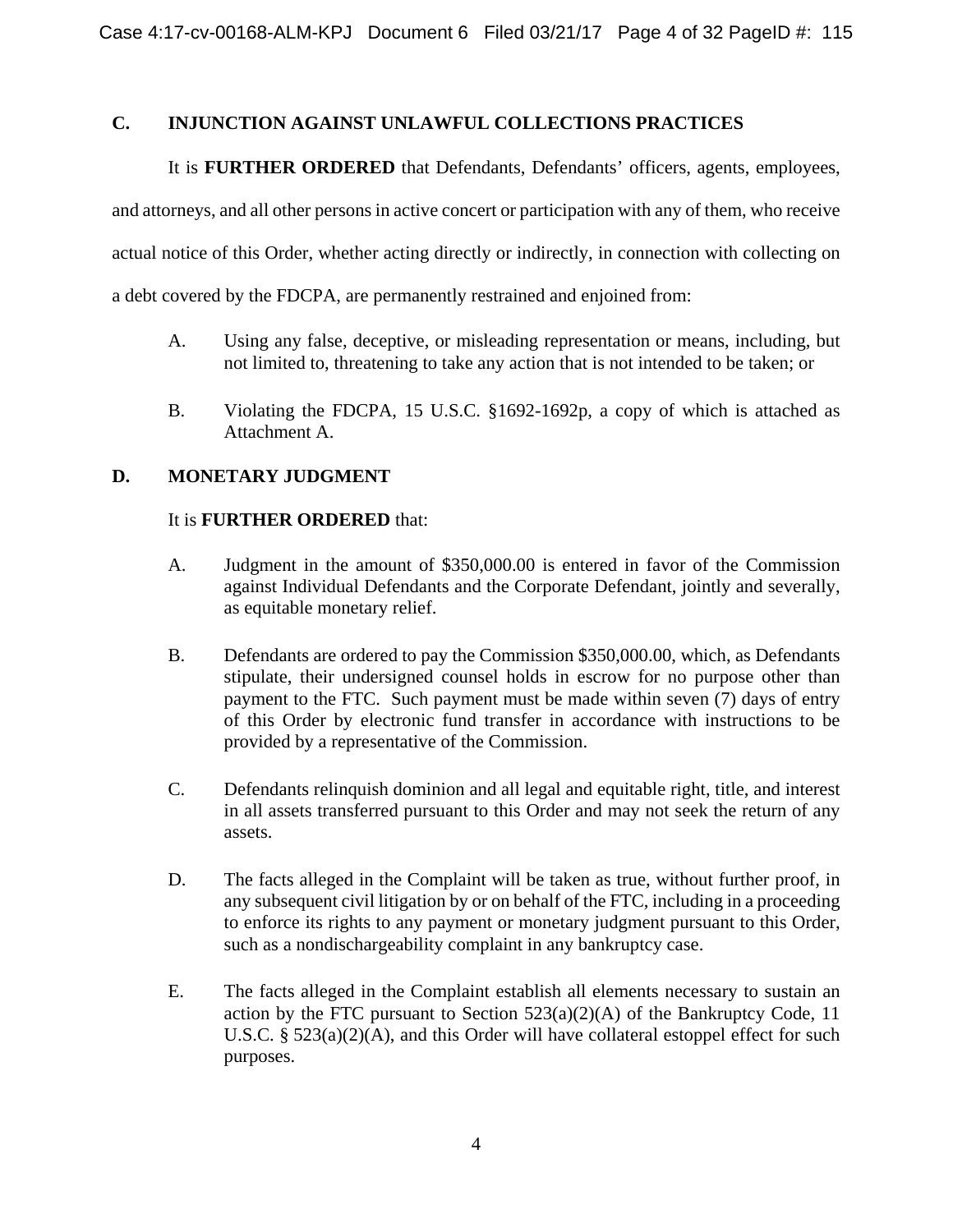- F. Defendants acknowledge that their Taxpayer Identification Numbers (Social Security Numbers or Employer Identification Numbers), which Defendants previously submitted to the FTC, may be used for collecting and reporting on any delinquent amount arising out of this Order, in accordance with 31 U.S.C. §7701.
- fund. If a representative of the FTC decides that direct redress to Consumers is wholly or partially impracticable or money remains after redress is completed, the FTC may apply any remaining money for such other equitable relief (including Consumer information remedies) as it determines to be reasonably related to G. All money paid to the FTC pursuant to this Order may be deposited into a fund administered by the FTC or its designee to be used for equitable relief, including Consumer redress and any attendant expenses for the administration of any redress Defendants' practices alleged in the Complaint. Any money not used for such equitable relief is to be deposited to the U.S. Treasury as disgorgement. Defendants have no right to challenge any actions the FTC or its representatives may take pursuant to this Subsection.

## **E. ORDER ACKNOWLEDGMENTS**

It is **FURTHER ORDERED** that Defendants obtain acknowledgments of receipt of this

### Order:

- A. Each Defendant, within seven (7) days of entry of this Order, must submit to the FTC an acknowledgment of receipt of this Order sworn under penalty of perjury.
- B. For twenty (20) years after entry of this Order, each Individual Defendant for any business that he, individually or collectively with Corporate Defendant, is the majority owner or controls directly or indirectly, and Corporate Defendant, must deliver a copy of this Order to: (1) all principals, officers, directors, and LLC managers and members; (2) all employees, agents, and representatives who participate in conduct related to the subject matter of the Order; and (3) any business entity resulting from any change in structure as set forth in the Section titled Compliance Reporting. Delivery must occur within seven (7) days of entry of this Order for current personnel. For all others, delivery must occur before they assume their responsibilities.
- C. From each individual or entity to which a Defendant delivered a copy of this Order, that Defendant must obtain, within thirty (30) days, a signed and dated acknowledgment of receipt of this Order.

### **F. COMPLIANCE REPORTING**

It is **FURTHER ORDERED** that Defendants make timely submissions to the FTC: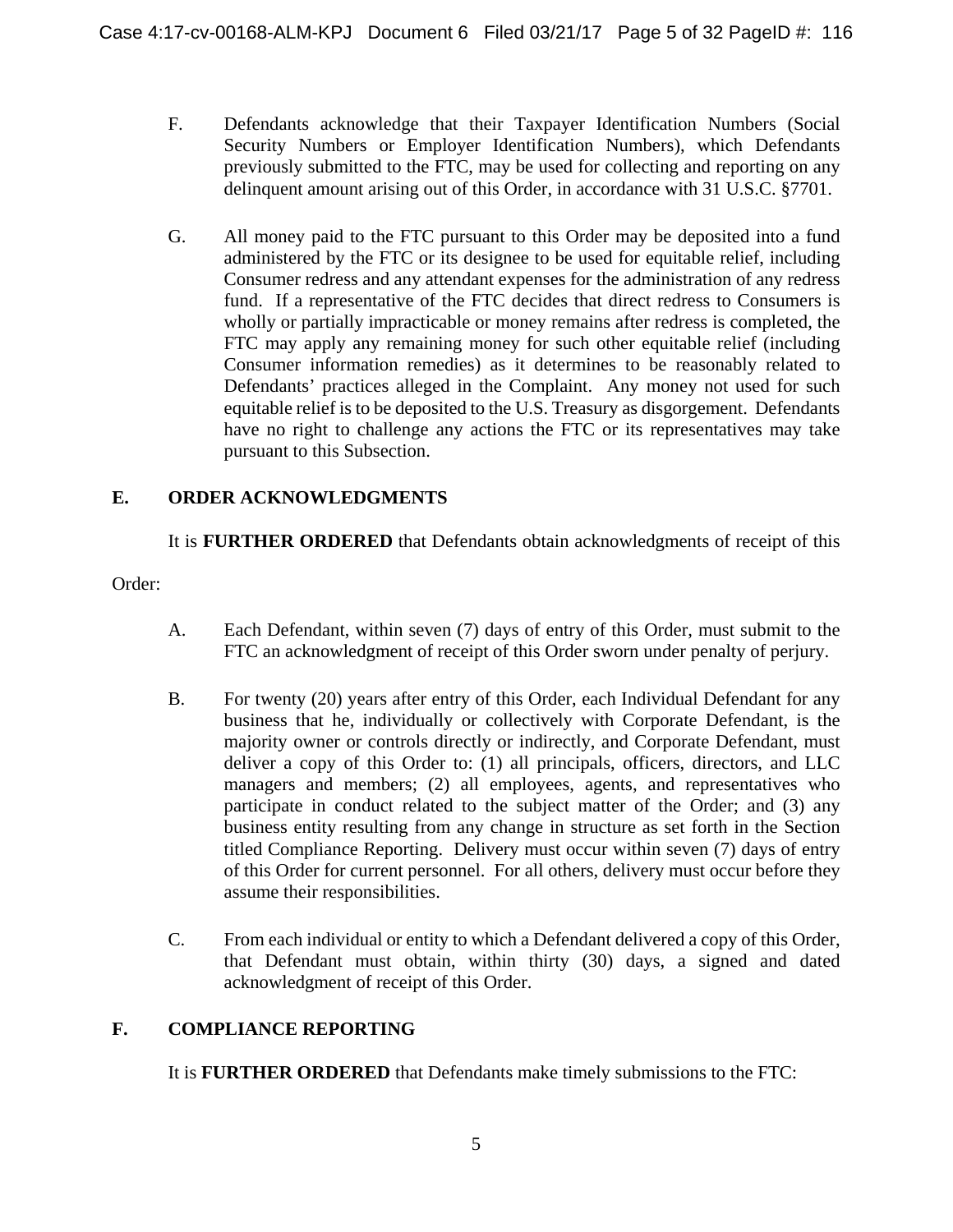- A. One (1) year after entry of this Order, each Defendant must submit a compliance report, sworn under penalty of perjury:
	- address and telephone number, as designated points of contact, which Order; and (e) provide a copy of each Order Acknowledgment obtained 1. Each Defendant must: (a) identify the primary physical, postal, and email representatives of the FTC may use to communicate with Defendant; (b) identify all of that Defendant's businesses by all of their names, telephone numbers, and physical, postal, email, and Internet addresses; (c) describe the activities of each business, including the goods and services offered, the means of advertising, marketing, and sales, and the involvement of any other Defendant (which Individual Defendant must describe if he knows or should know due to his own involvement); (d) describe in detail whether and how that Defendant is in compliance with each Section of this pursuant to this Order, unless previously submitted to the FTC.
	- which that Individual Defendant performs services whether as an employee 2. Additionally, each Individual Defendant must: (a) identify all telephone numbers and all physical, postal, email and Internet addresses, including all residences; (b) identify all business activities, including any business for or otherwise and any entity in which that Individual Defendant has any ownership interest; and (c) describe in detail that Individual Defendant's involvement in each such business, including title, role, responsibilities, participation, authority, control, and any ownership.
- any change in the following: B. For twenty (20) years after entry of this Order, each Defendant must submit a compliance notice, sworn under penalty of perjury, within fourteen (14) days of
	- 1. Each Defendant must report any change in: (a) any designated point of contact; or (b) the structure of Corporate Defendant or any entity that Defendant has any ownership interest in or controls directly or indirectly that may affect compliance obligations arising under this Order, including: creation, merger, sale, or dissolution of the entity or any subsidiary, parent, or affiliate that engages in any acts or practices subject to this Order.
	- (b) title or role in any business activity, including any business for which otherwise and any entity in which that Individual Defendant has any 2. Additionally, each Individual Defendant must report any change in: (a) name, including aliases or fictitious name, or residence address; or that Individual Defendant performs services whether as an employee or ownership interest, and identify the name, physical address, and any Internet address of the business or entity.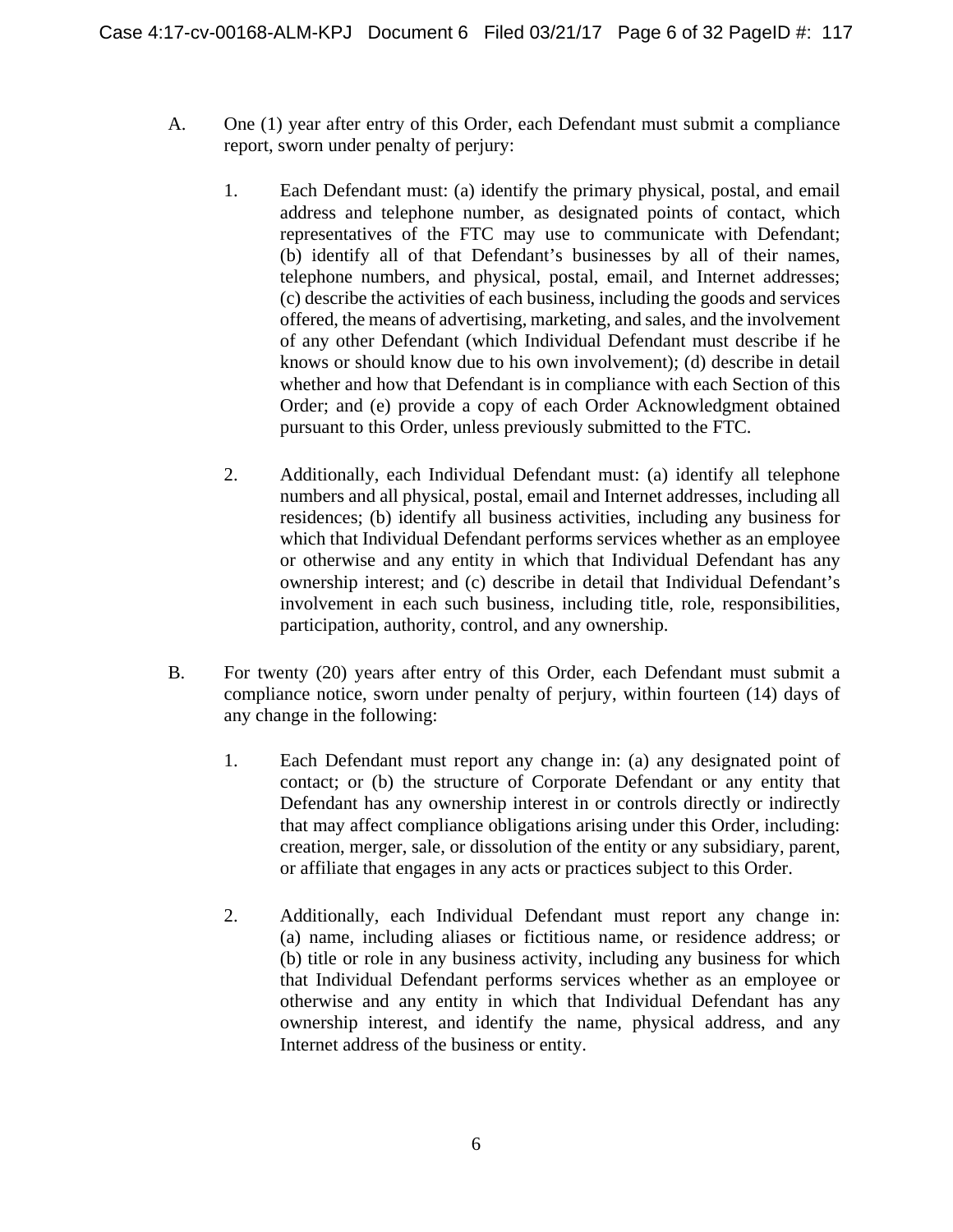- C. Each Defendant must submit to the FTC notice of the filing of any bankruptcy petition, insolvency proceeding, or similar proceeding by or against such Defendant within fourteen (14) days of its filing.
- D. Any submission to the FTC required by this Order to be sworn under penalty of perjury must be true and accurate and comply with 28 U.S.C. § 1746, such as by concluding: "I declare under penalty of perjury under the laws of the United States of America that the foregoing is true and correct. Executed on: \_\_\_\_\_" and supplying the date, signatory's full name, title (if applicable), and signature.
- the FTC pursuant to this Order must be emailed to DEbrief@ftc.gov or sent by E. Unless otherwise directed by a FTC representative in writing, all submissions to overnight courier (not the U.S. Postal Service) to: Associate Director for Enforcement, Bureau of Consumer Protection, Federal Trade Commission, 600 Pennsylvania Avenue NW, Washington, DC 20580. The subject line must begin: *FTC v. American Municipal Services Corporation, et al*.

### **G. RECORDKEEPING**

It is **FURTHER ORDERED** that Defendants must create certain records for twenty (20)

 years after entry of the Order, and retain each such record for five (5) years. Specifically, each Individual Defendant for any business that he, individually or collectively with Corporate Defendant, is a majority owner or controls directly or indirectly, must create and retain the following records:

- A. Records of all Consumer accounts and payment histories;
- B. Records of all documents evidencing the existence of a warrant;
- C. Records of all Consumer complaints, whether received directly or indirectly, such as through a third party, and any response;
- D. Records of all contracts signed with client-creditors;
- E. Records of all collection letters used in the collection of debts;
- title or position; dates of service; and (if applicable) the reason for termination; and F. Personnel records showing, for each person providing services, whether as an employee or otherwise, that person's: name; addresses; telephone numbers; job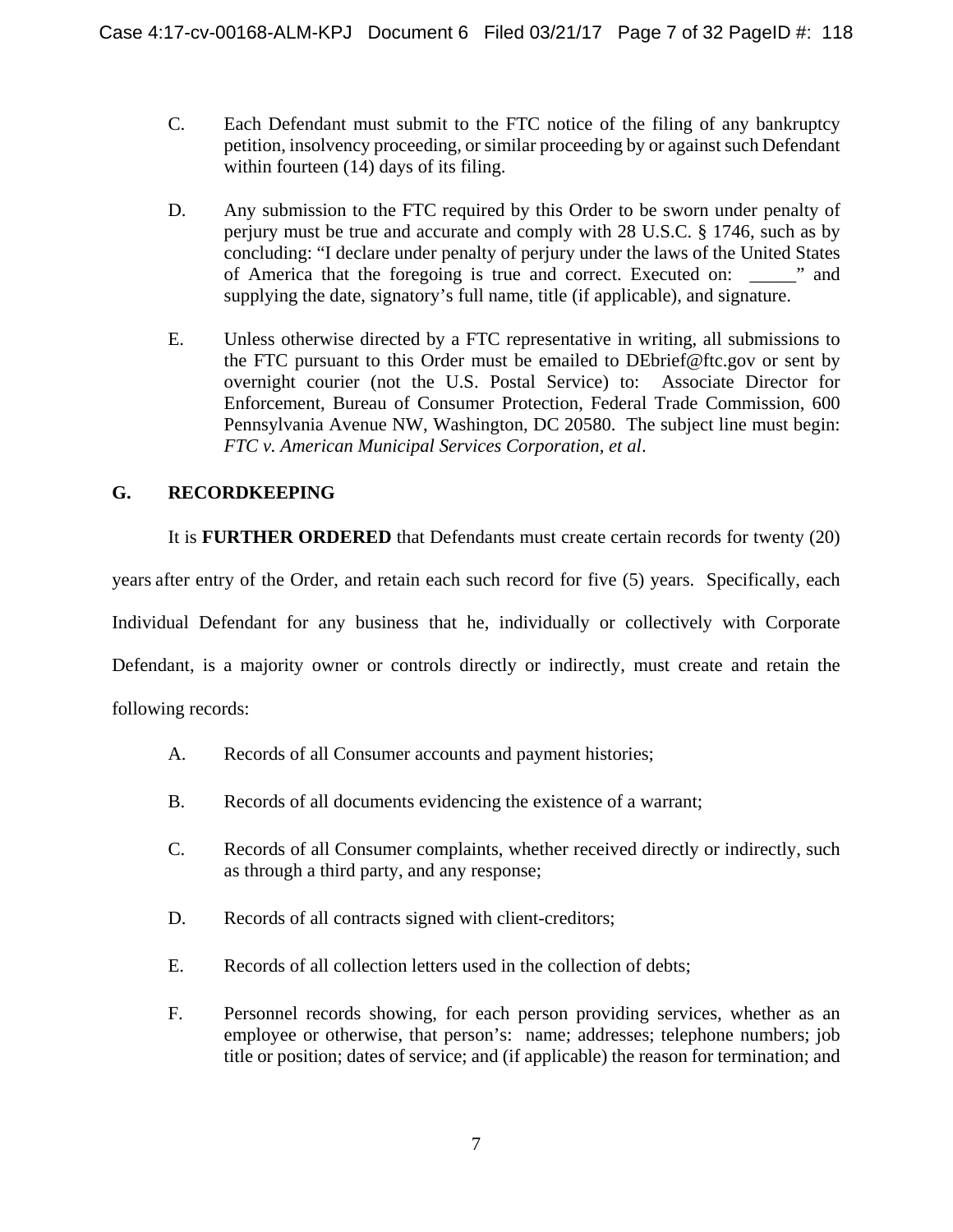Order, including all submissions to the FTC. G. All records necessary to demonstrate full compliance with each provision of this

### **H. COMPLIANCE MONITORING**

It is **FURTHER ORDERED** that, for the purpose of monitoring Defendants' compliance

with this Order, including any failure to transfer any assets as required by this Order:

- A. Within fourteen (14) days of receipt of a written request from a representative of the FTC, each Defendant must: submit additional compliance reports or other requested information, which must be sworn under penalty of perjury; appear for depositions; and produce documents for inspection and copying. The FTC is also authorized to obtain discovery, without further leave of court, using any of the procedures prescribed by Federal Rules of Civil Procedure 29, 30 (including telephonic depositions), 31, 33, 34, 36, 45, and 69.
- B. For matters concerning this Order, the FTC is authorized to communicate directly with each Defendant. Defendants must permit representatives of the FTC to interview any employee or other person affiliated with Defendants who has agreed to such an interview. The person interviewed may have counsel present.
- lawful use of compulsory process, pursuant to Sections 9 and 20 of the FTC Act, C. The FTC may use all other lawful means, including posing through its representatives as Consumers, suppliers, or other individuals or entities to Defendants or any individual or entity affiliated with Defendants, without the necessity of identification or prior notice. Nothing in this Order limits the FTC's 15 U.S.C. §§ 49 and 57b-1.
- D. Upon written request from a representative of the FTC, any Consumer reporting agency must furnish Consumer reports concerning an Individual Defendant, pursuant to Section 604(1) of the Fair Credit Reporting Act, 15 U.S.C.  $§1681b(a)(1).$

### **I. RETENTION OF JURISDICTION**

It is **FURTHER ORDERED** that the Court retains jurisdiction of this matter for purposes

of construction, modification, and enforcement of this Order.

### **IT IS SO ORDERED**

 **SIGNED this 21st day of March, 2017.**

 $\mathcal{W}$ 

 AMOS L. MAZZANT UNITED STATES DISTRICT JUDGE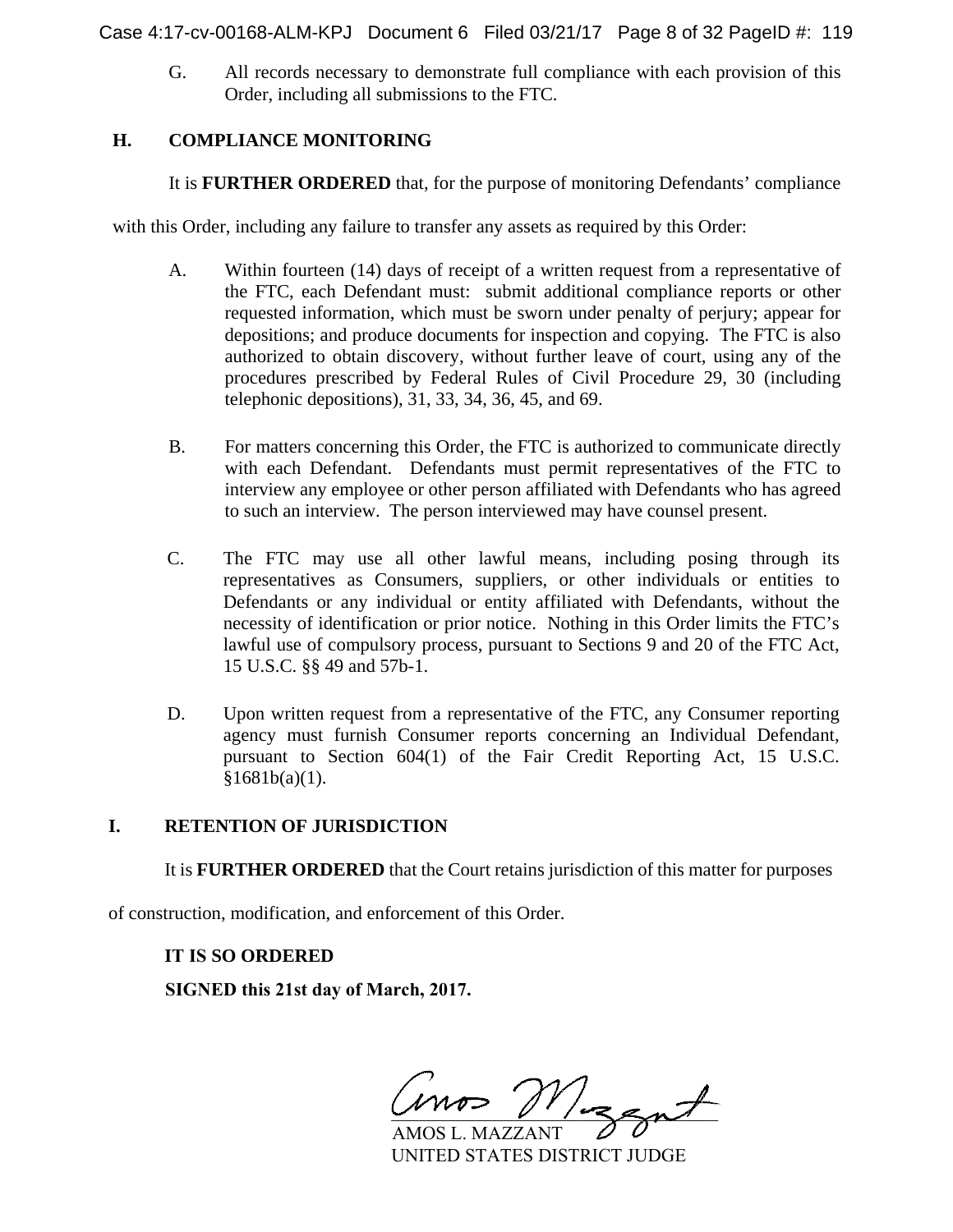# **ATTACHMENT A**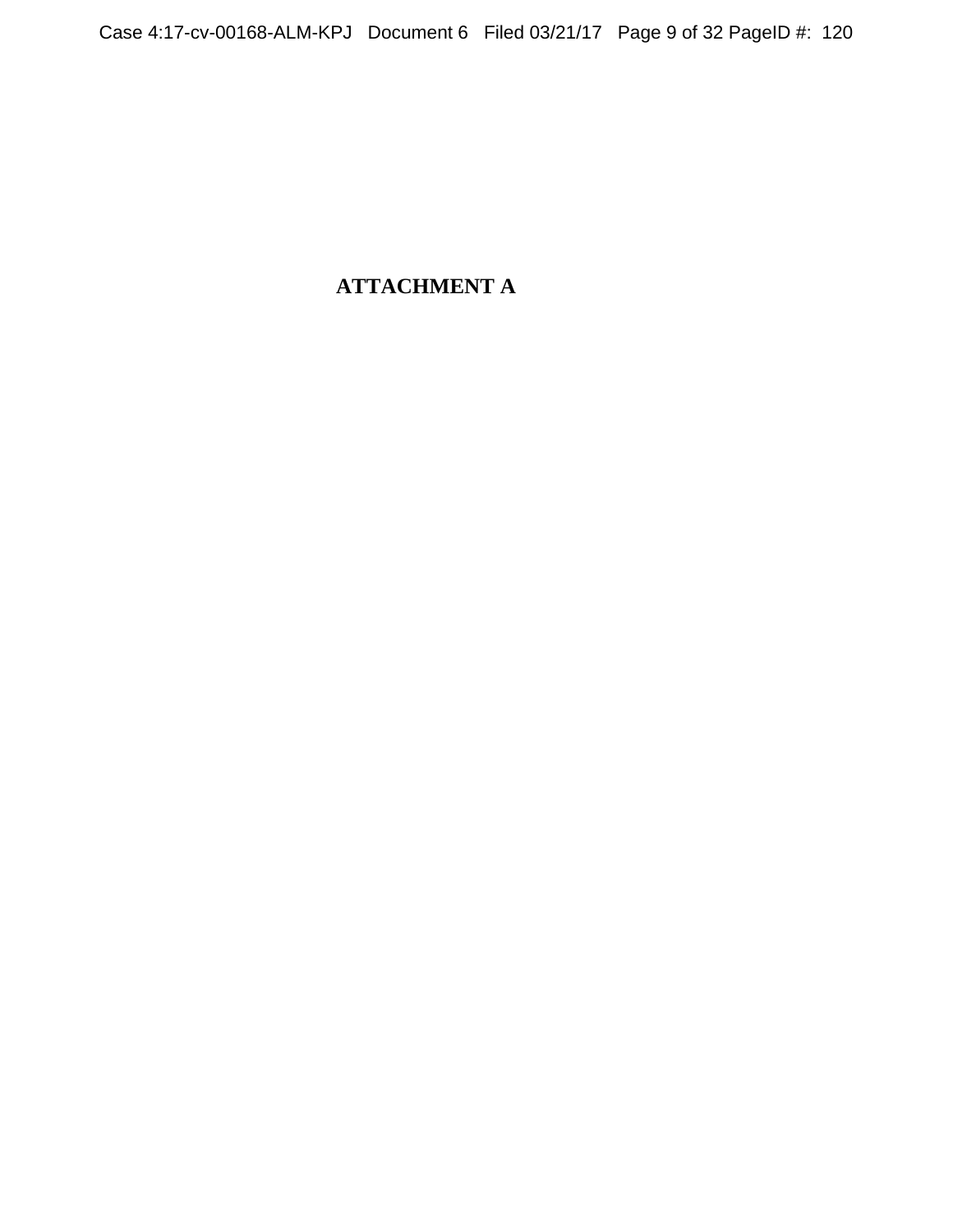### 4:17-cv-00168-ALM-KPJ Document 6 Filed 03/21/17 Page 10 of 32 PageID #

## **THE FAIR DEBT COLLECTION PRACTICES ACT**

As amended by Pub. L. 111-203, title X, 124 Stat. 2092 (2010)

As a public service, the staff of the Federal Trade Commission (FTC) has prepared the following complete text of the Fair Debt Collection Practices Act (FDCPA), 15 U.S.C. §§ 1692-1692p.

Please note that the format of the text differs in minor ways from the U.S. Code and West's U.S. Code Annotated. For example, this version uses FDCPA section numbers in the headings. In addition, the relevant U.S. Code citation is included with each section heading. Although the staff has made every effort to transcribe the statutory material accurately, this compendium is intended as a convenience for the public and not a substitute for the text in the U.S. Code.

# **Table of ConTenTs**

- § 801 Short title
- § 802 Congressional findings and declaration of purpose
- § 803 Definitions
- § 804 Acquisition of location information
- § 805 Communication in connection with debt collection
- § 806 Harassment or abuse
- § 807 False or misleading representations
- § 808 Unfair practices
- § 809 Validation of debts
- § 810 Multiple debts
- § 811 Legal actions by debt collectors
- § 812 Furnishing certain deceptive forms
- § 813 Civil liability
- § 814 Administrative enforcement
- § 815 Reports to Congress by the Bureau; views of other Federal agencies
- § 816 Relation to State laws
- § 817 Exemption for State regulation
- § 818 Exception for certain bad check enforcement programs operated by private entities
- § 819 Effective date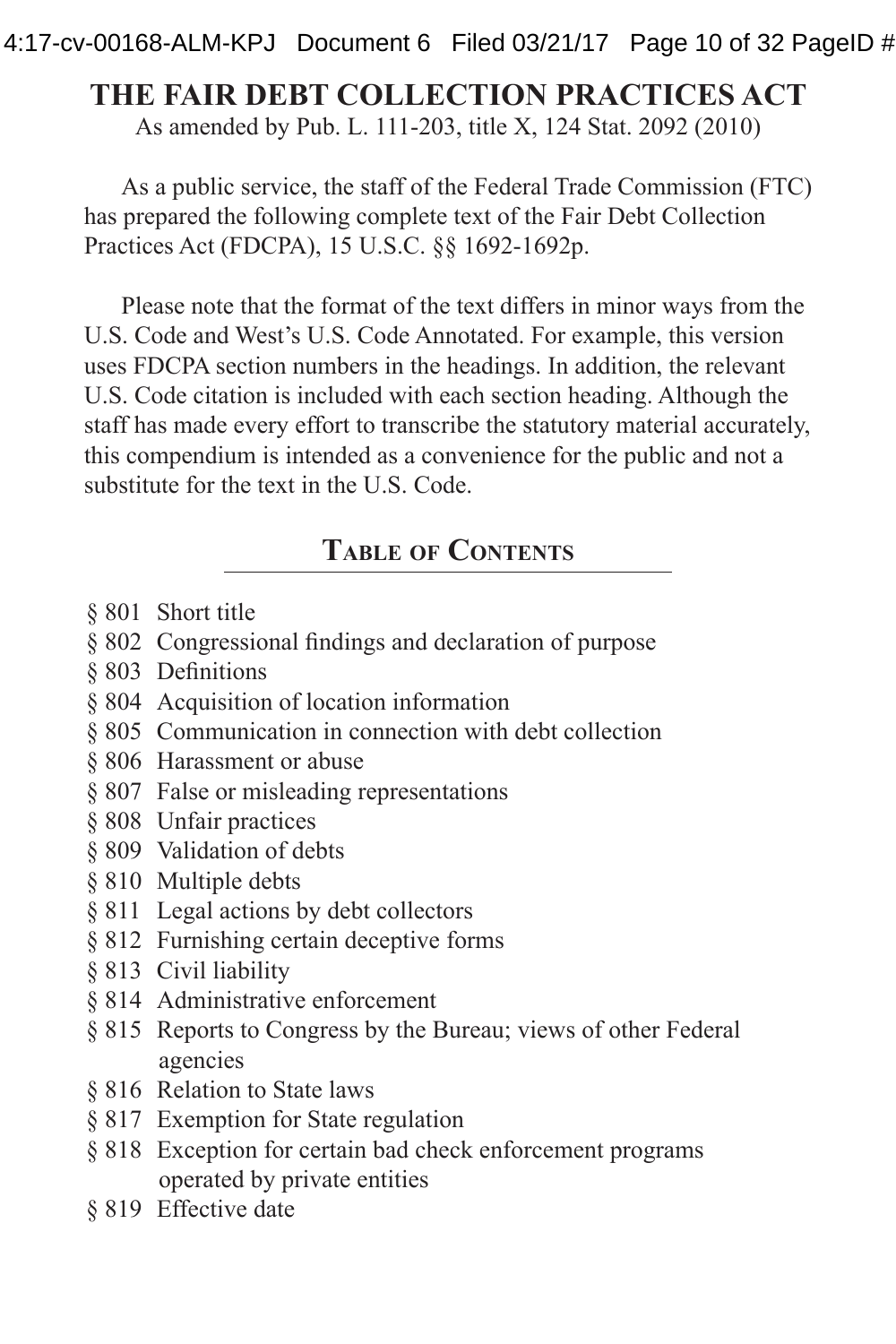#### **15 USC 1601 note § 801. Short Title**

This title may be cited as the "Fair Debt Collection Practices Act."

**15 USC 1692** 

### **§ 802. Congressional findings and declaration of purpose**

(a) Abusive practices

There is abundant evidence of the use of abusive, deceptive, and unfair debt collection practices by many debt collectors. Abusive debt collection practices contribute to the number of personal bankruptcies, to marital instability, to the loss of jobs, and to invasions of individual privacy.

(b) Inadequacy of laws

Existing laws and procedures for redressing these injuries are inadequate to protect consumers.

(c) Available non-abusive collection methods

Means other than misrepresentation or other abusive debt collection practices are available for the effective collection of debts.

(d) Interstate commerce

Abusive debt collection practices are carried on to a substantial extent in interstate commerce and through means and instrumentalities of such commerce. Even where abusive debt collection practices are purely intrastate in character, they nevertheless directly affect interstate commerce.

(e) Purposes

It is the purpose of this title to eliminate abusive debt collection practices by debt collectors, to insure that those debt collectors who refrain from using abusive debt collection practices are not competitively disadvantaged, and to promote consistent State action to protect consumers against debt collection abuses.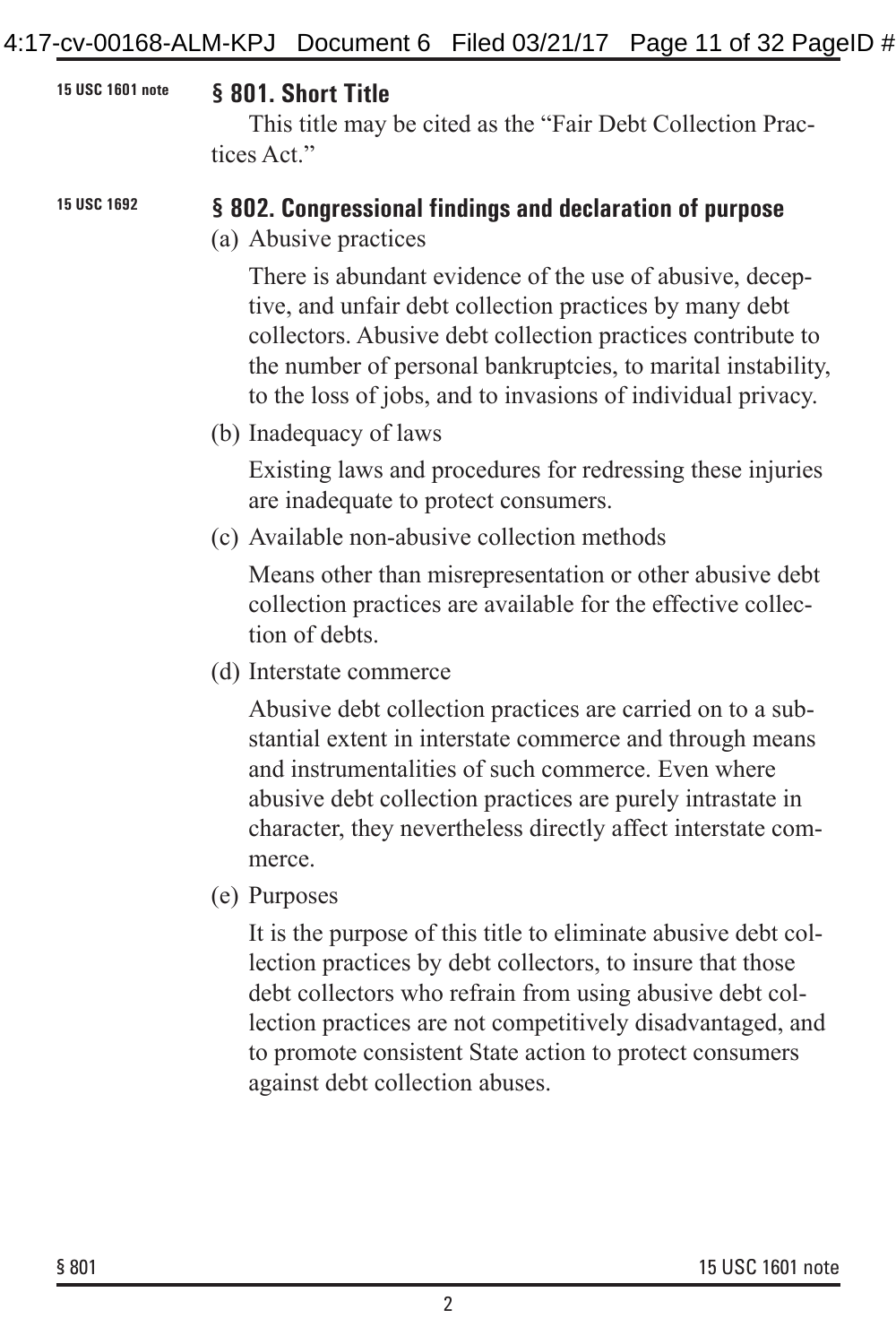### **§ 803. Definitions**

**15 USC 1692a** 

As used in this title—

- (1) The term "Bureau" means the Bureau of Consumer Financial Protection.
- (2) The term "communication" means the conveying of information regarding a debt directly or indirectly to any person through any medium.
- (3) The term "consumer" means any natural person obligated or allegedly obligated to pay any debt.
- (4) The term "creditor" means any person who offers or extends credit creating a debt or to whom a debt is owed, but such term does not include any person to the extent that he receives an assignment or transfer of a debt in default solely for the purpose of facilitating collection of such debt for another.
- (5) The term "debt" means any obligation or alleged obligation of a consumer to pay money arising out of a transaction in which the money, property, insurance or services which are the subject of the transaction are primarily for personal, family, or household purposes, whether or not such obligation has been reduced to judgment.
- (6) The term "debt collector" means any person who uses any instrumentality of interstate commerce or the mails in any business the principal purpose of which is the collection of any debts, or who regularly collects or attempts to collect, directly or indirectly, debts owed or due or asserted to be owed or due another. Notwithstanding the exclusion provided by clause (F) of the last sentence of this paragraph, the term includes any creditor who, in the process of collecting his own debts, uses any name other than his own which would indicate that a third person is collecting or attempting to collect such debts. For the purpose of section 808(6), such term also includes any person who uses any instrumentality of interstate commerce or the mails in any business the principal purpose of which is the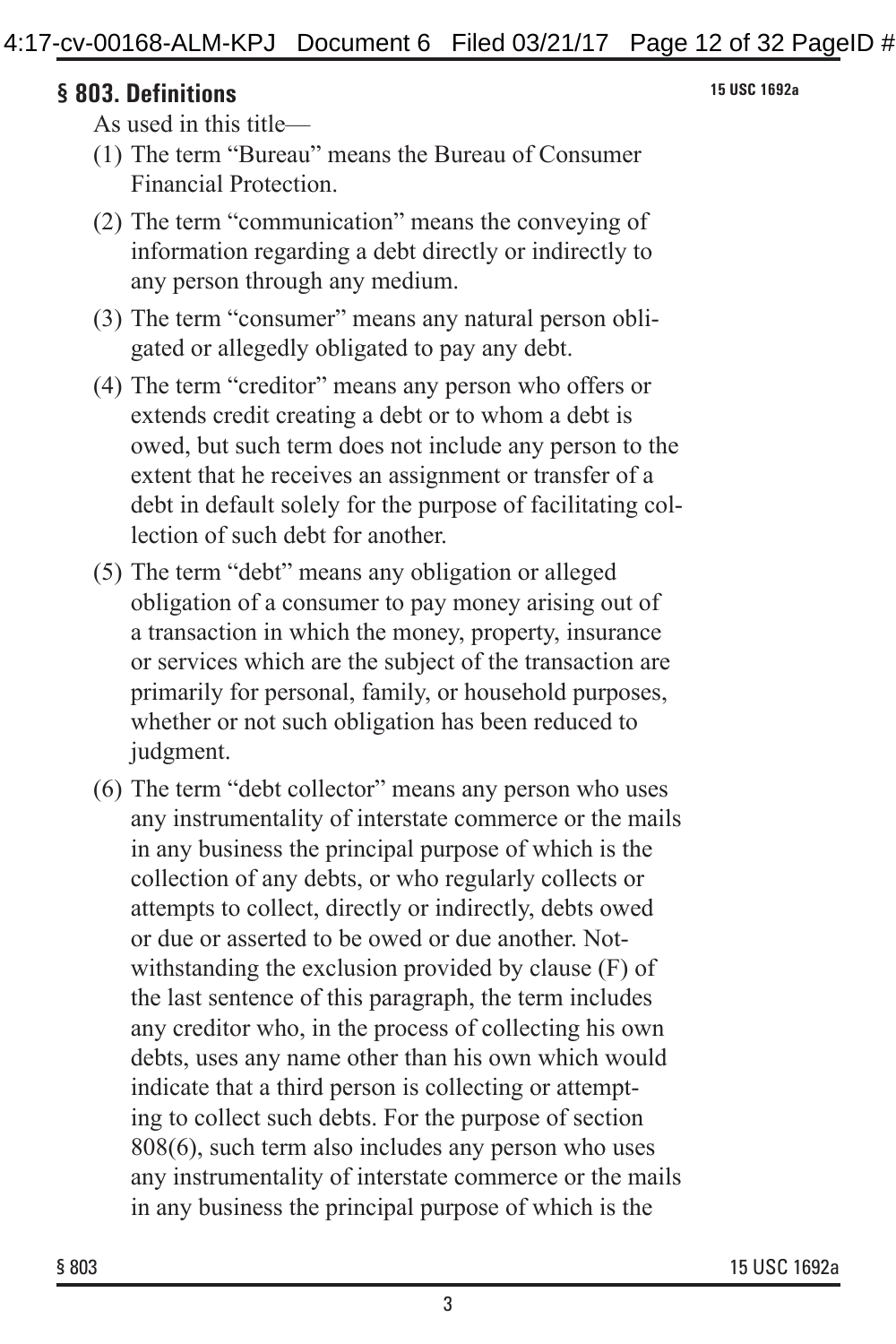enforcement of security interests. The term does not include—

- (A)any officer or employee of a creditor while, in the name of the creditor, collecting debts for such creditor;
- (B) any person while acting as a debt collector for another person, both of whom are related by common ownership or affiliated by corporate control, if the person acting as a debt collector does so only for persons to whom it is so related or affiliated and if the principal business of such person is not the collection of debts;
- (C) any officer or employee of the United States or any State to the extent that collecting or attempting to collect any debt is in the performance of his official duties;
- (D)any person while serving or attempting to serve legal process on any other person in connection with the judicial enforcement of any debt;
- (E) any nonprofit organization which, at the request of consumers, performs bona fide consumer credit counseling and assists consumers in the liquidation of their debts by receiving payments from such consumers and distributing such amounts to creditors; and
- (F) any person collecting or attempting to collect any debt owed or due or asserted to be owed or due another to the extent such activity
	- (i) is incidental to a bona fide fiduciary obligation or a bona fide escrow arrangement;
	- (ii) concerns a debt which was originated by such person;
	- (iii) concerns a debt which was not in default at the time it was obtained by such person; or
	- (iv) concerns a debt obtained by such person as a secured party in a commercial credit transaction involving the creditor.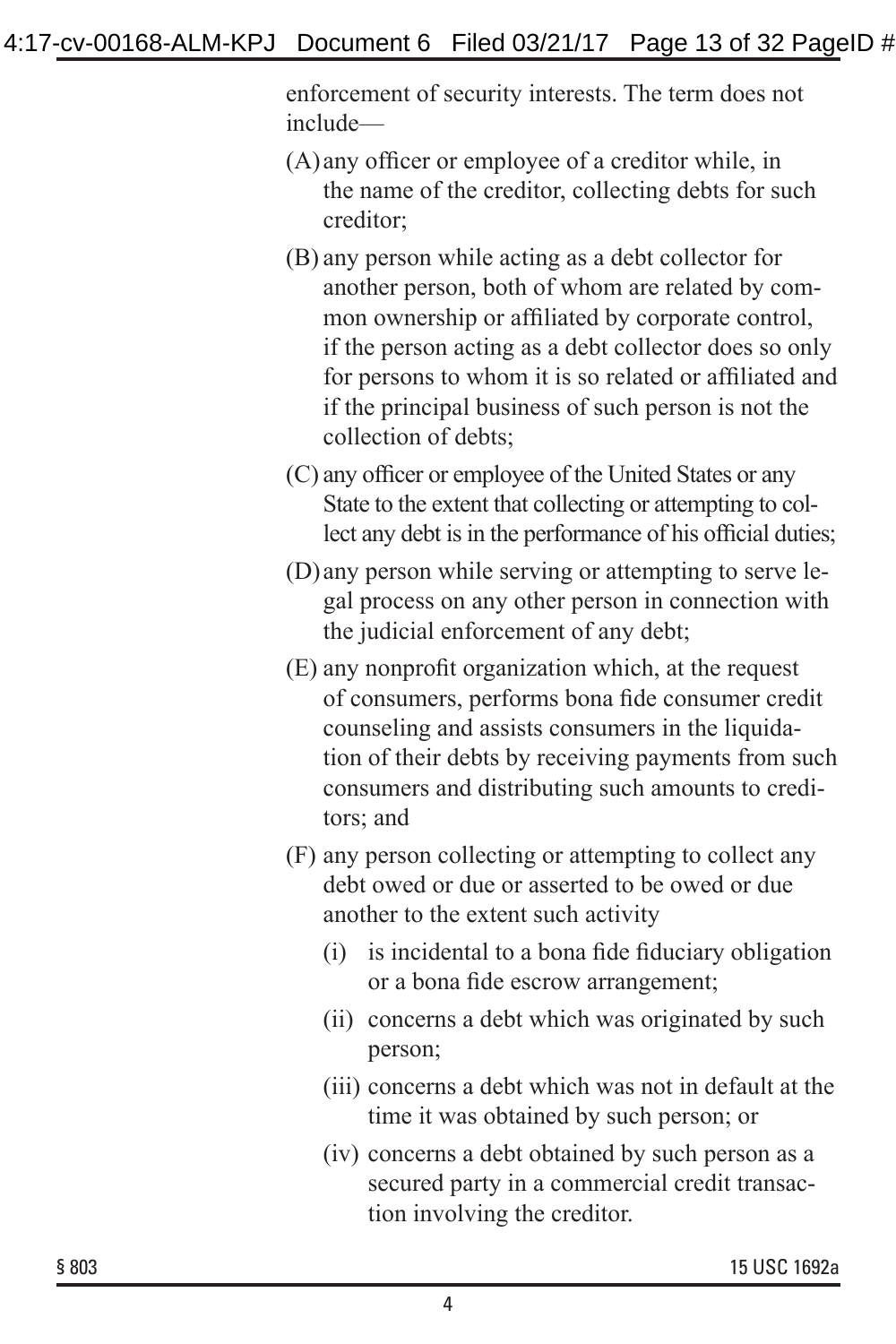- (7) The term "location information" means a consumer's place of abode and his telephone number at such place, or his place of employment.
- (8) The term "State" means any State, territory, or possession of the United States, the District of Columbia, the Commonwealth of Puerto Rico, or any political subdivision of any of the foregoing.

## **§ 804. Acquisition of location information**

Any debt collector communicating with any person other than the consumer for the purpose of acquiring location information about the consumer shall—

- (1) identify himself, state that he is confirming or correcting location information concerning the consumer, and, only if expressly requested, identify his employer;
- (2) not state that such consumer owes any debt;
- (3) not communicate with any such person more than once unless requested to do so by such person or unless the debt collector reasonably believes that the earlier response of such person is erroneous or incomplete and that such person now has correct or complete location information;
- (4) not communicate by post card;
- (5) not use any language or symbol on any envelope or in the contents of any communication effected by the mails or telegram that indicates that the debt collector is in the debt collection business or that the communication relates to the collection of a debt; and
- (6) after the debt collector knows the consumer is represented by an attorney with regard to the subject debt and has knowledge of, or can readily ascertain, such attorney's name and address, not communicate with any person other than that attorney, unless the attorney fails to respond within a reasonable period of time to the communication from the debt collector.

**15 USC 1692b**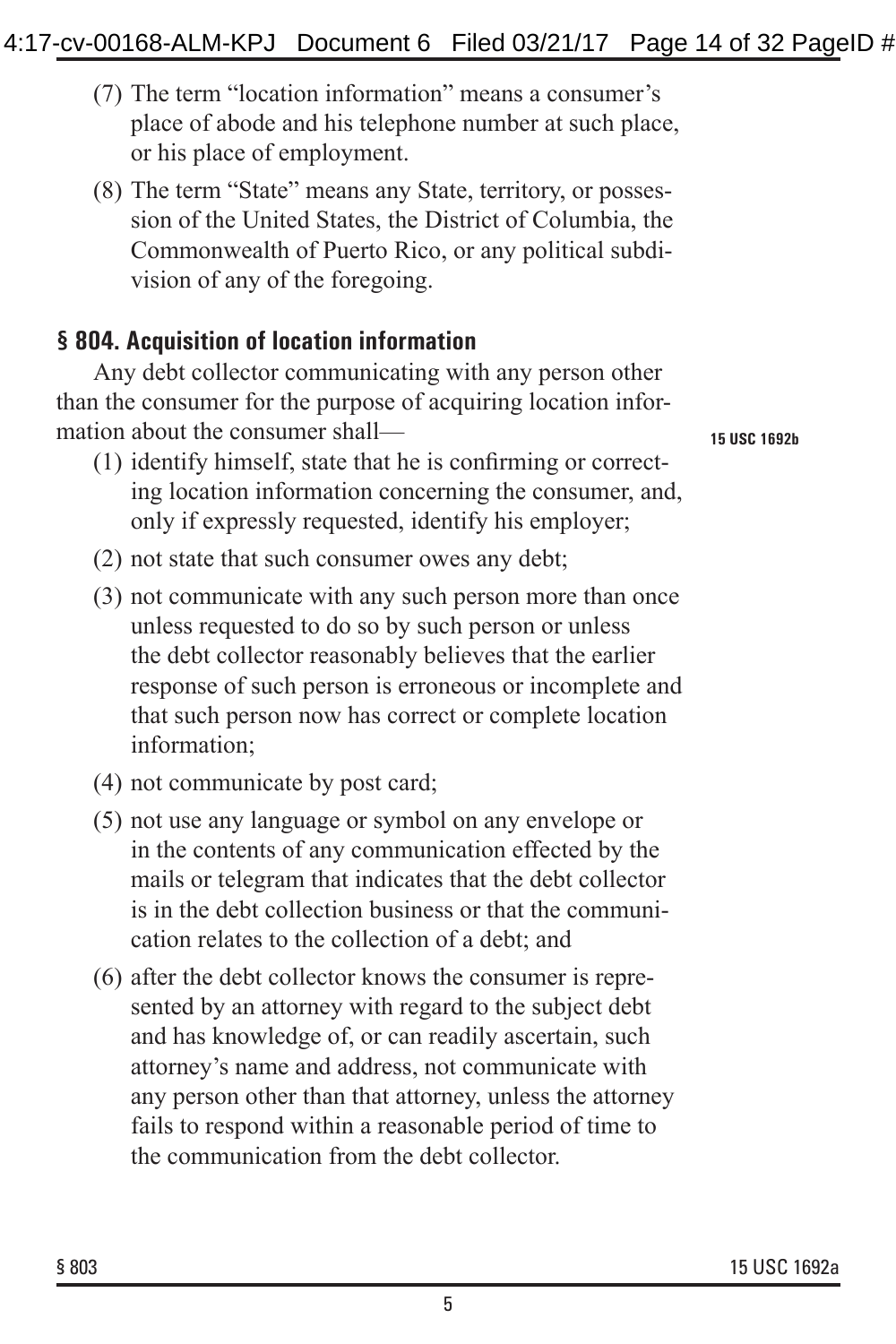#### **15 USC 1692c § 805. Communication in connection with debt collection**

(a) Communication with the consumer generally

Without the prior consent of the consumer given directly to the debt collector or the express permission of a court of competent jurisdiction, a debt collector may not communicate with a consumer in connection with the collection of any debt—

- (1) at any unusual time or place or a time or place known or which should be known to be inconvenient to the consumer. In the absence of knowledge of circumstances to the contrary, a debt collector shall assume that the convenient time for communicating with a consumer is after 8 o'clock antimeridian and before 9 o'clock postmeridian, local time at the consumer's location;
- (2) if the debt collector knows the consumer is represented by an attorney with respect to such debt and has knowledge of, or can readily ascertain, such attorney's name and address, unless the attorney fails to respond within a reasonable period of time to a communication from the debt collector or unless the attorney consents to direct communication with the consumer; or
- (3) at the consumer's place of employment if the debt collector knows or has reason to know that the consumer's employer prohibits the consumer from receiving such communication.
- (b) Communication with third parties

Except as provided in section 804, without the prior consent of the consumer given directly to the debt collector, or the express permission of a court of competent jurisdiction, or as reasonably necessary to effectuate a postjudgment judicial remedy, a debt collector may not communicate, in connection with the collection of any debt, with any person other than a consumer, his attorney, a consumer reporting agency if otherwise permitted by law, the creditor, the attorney of the creditor, or the attorney of the debt collector.

(c) Ceasing communication

If a consumer notifies a debt collector in writing that the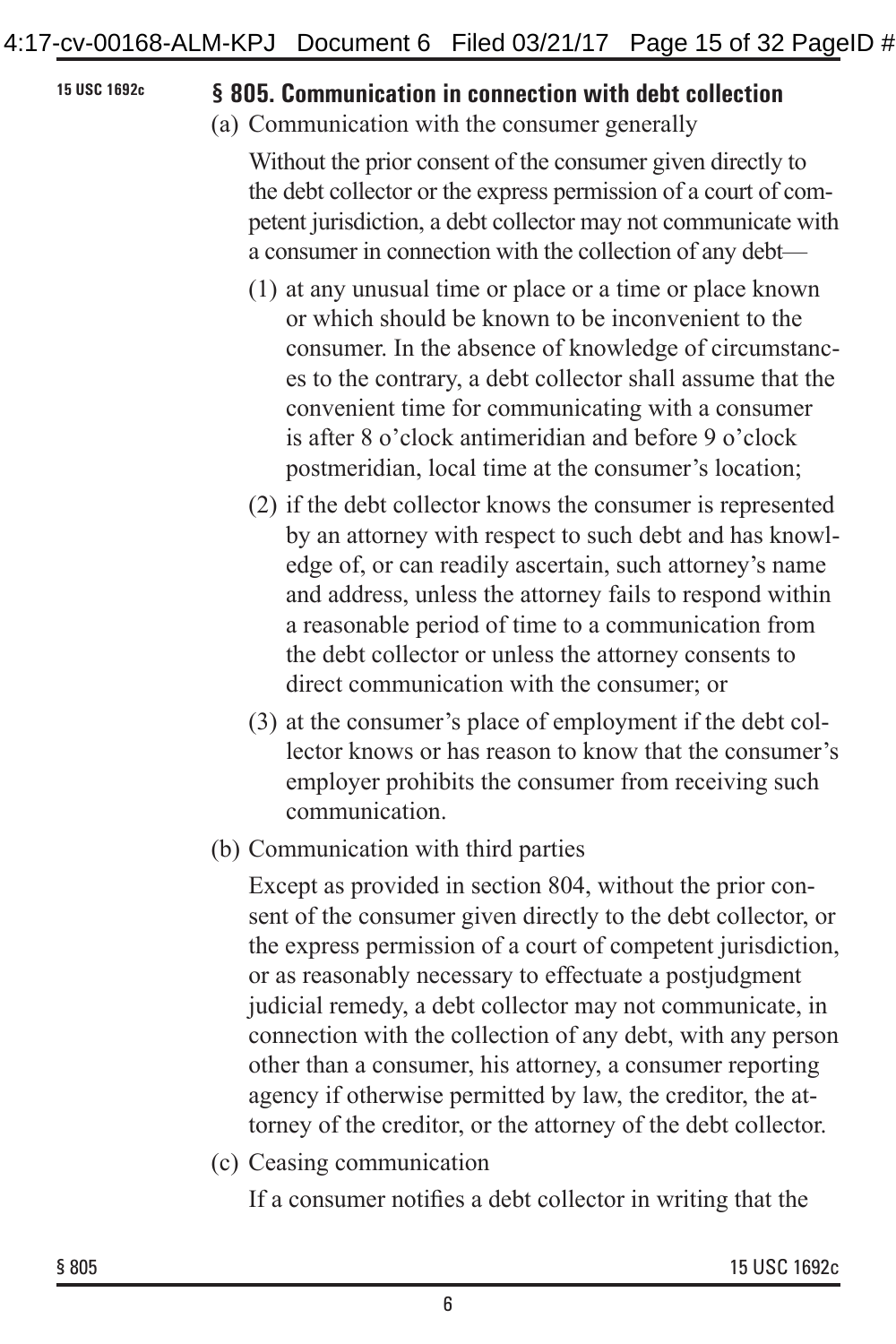consumer refuses to pay a debt or that the consumer wishes the debt collector to cease further communication with the consumer, the debt collector shall not communicate further with the consumer with respect to such debt, except—

- (1) to advise the consumer that the debt collector's further efforts are being terminated;
- (2) to notify the consumer that the debt collector or creditor may invoke specified remedies which are ordinarily invoked by such debt collector or creditor; or
- (3) where applicable, to notify the consumer that the debt collector or creditor intends to invoke a specified remedy.

If such notice from the consumer is made by mail, notification shall be complete upon receipt.

(d) "Consumer" defined

For the purpose of this section, the term "consumer" includes the consumer's spouse, parent (if the consumer is a minor), guardian, executor, or administrator.

### **§ 806. Harassment or abuse**

A debt collector may not engage in any conduct the natural consequence of which is to harass, oppress, or abuse any person in connection with the collection of a debt. Without limiting the general application of the foregoing, the following conduct is a violation of this section:

- (1) The use or threat of use of violence or other criminal means to harm the physical person, reputation, or property of any person.
- (2) The use of obscene or profane language or language the natural consequence of which is to abuse the hearer or reader.
- (3) The publication of a list of consumers who allegedly refuse to pay debts, except to a consumer reporting agency or to persons meeting the requirements of section  $603(f)$  or  $604(3)^1$  of this Act.

**15 USC 1692d** 

<sup>1.</sup> Section  $604(3)$  has been renumbered as Section  $604(a)(3)$ .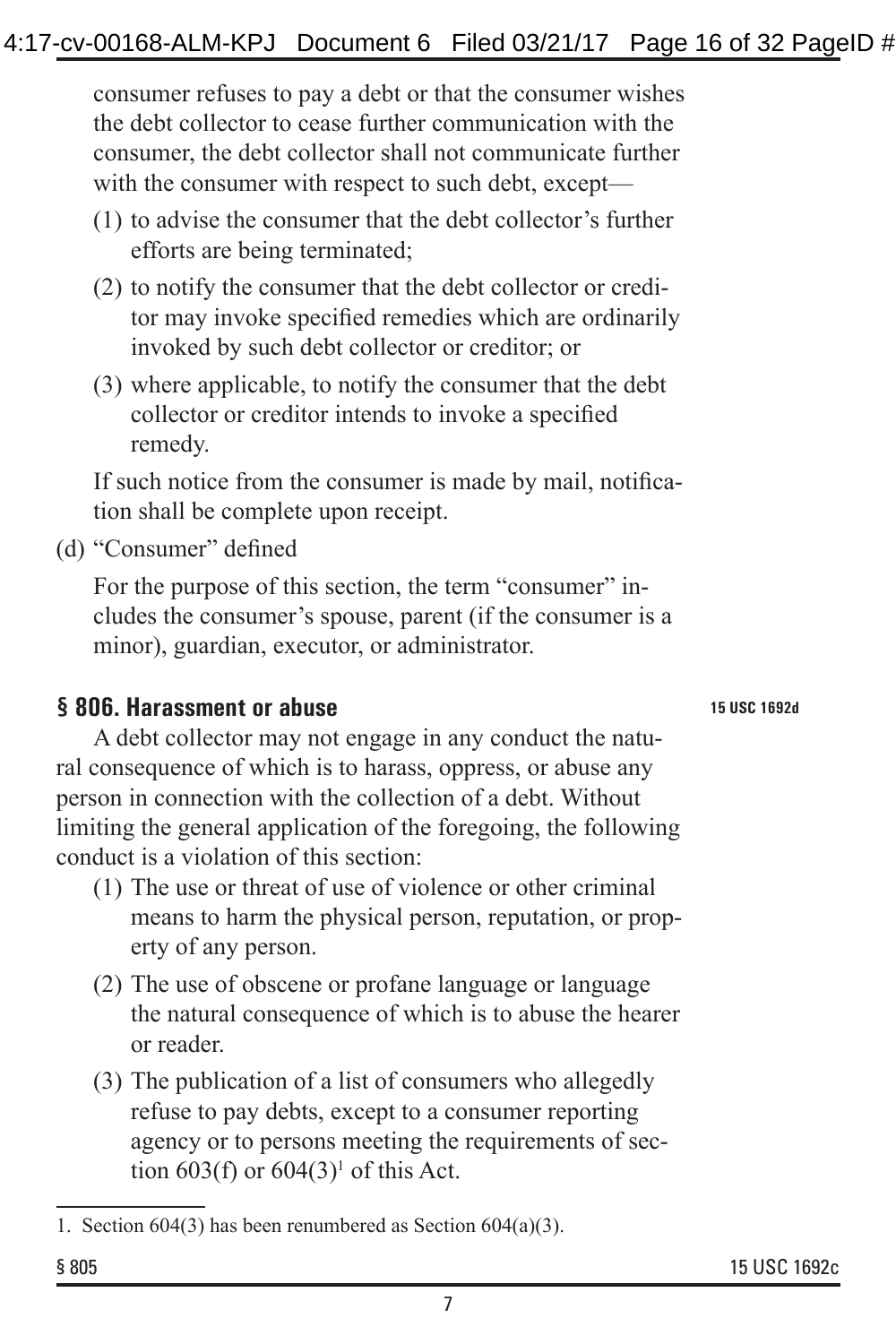- (4) The advertisement for sale of any debt to coerce payment of the debt.
- (5) Causing a telephone to ring or engaging any person in telephone conversation repeatedly or continuously with intent to annoy, abuse, or harass any person at the called number.
- (6)Except as provided in section 804, the placement of telephone calls without meaningful disclosure of the caller's identity.

### **15 USC 1692e**

### **§ 807. False or misleading representations**

A debt collector may not use any false, deceptive, or misleading representation or means in connection with the collection of any debt. Without limiting the general application of the foregoing, the following conduct is a violation of this section:

- (1) The false representation or implication that the debt collector is vouched for, bonded by, or affiliated with the United States or any State, including the use of any badge, uniform, or facsimile thereof.
- (2) The false representation of—
	- (A)the character, amount, or legal status of any debt; or
	- (B) any services rendered or compensation which may be lawfully received by any debt collector for the collection of a debt.
- (3) The false representation or implication that any individual is an attorney or that any communication is from an attorney.
- (4) The representation or implication that nonpayment of any debt will result in the arrest or imprisonment of any person or the seizure, garnishment, attachment, or sale of any property or wages of any person unless such action is lawful and the debt collector or creditor intends to take such action.
- (5) The threat to take any action that cannot legally be taken or that is not intended to be taken.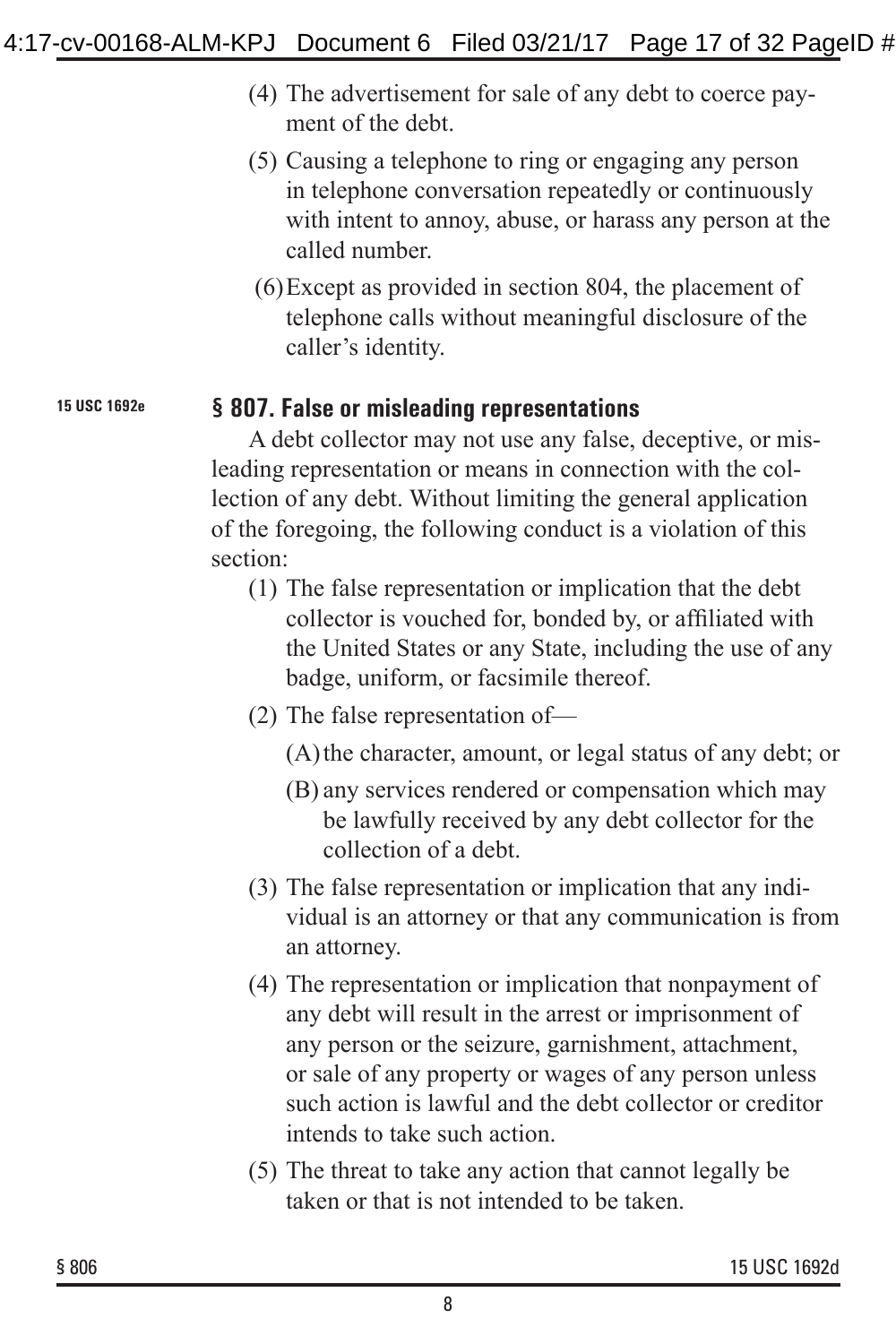- (6) The false representation or implication that a sale, referral, or other transfer of any interest in a debt shall cause the consumer to—
	- (A) lose any claim or defense to payment of the debt; or
	- (B) become subject to any practice prohibited by this title.
- (7) The false representation or implication that the consumer committed any crime or other conduct in order to disgrace the consumer.
- (8) Communicating or threatening to communicate to any person credit information which is known or which should be known to be false, including the failure to communicate that a disputed debt is disputed.
- (9) The use or distribution of any written communication which simulates or is falsely represented to be a document authorized, issued, or approved by any court, official, or agency of the United States or any State, or which creates a false impression as to its source, authorization, or approval.
- (10) The use of any false representation or deceptive means to collect or attempt to collect any debt or to obtain information concerning a consumer.
- (11) The failure to disclose in the initial written communication with the consumer and, in addition, if the initial communication with the consumer is oral, in that initial oral communication, that the debt collector is attempting to collect a debt and that any information obtained will be used for that purpose, and the failure to disclose in subsequent communications that the communication is from a debt collector, except that this paragraph shall not apply to a formal pleading made in connection with a legal action.
- (12) The false representation or implication that accounts have been turned over to innocent purchasers for value.
- (13) The false representation or implication that documents are legal process.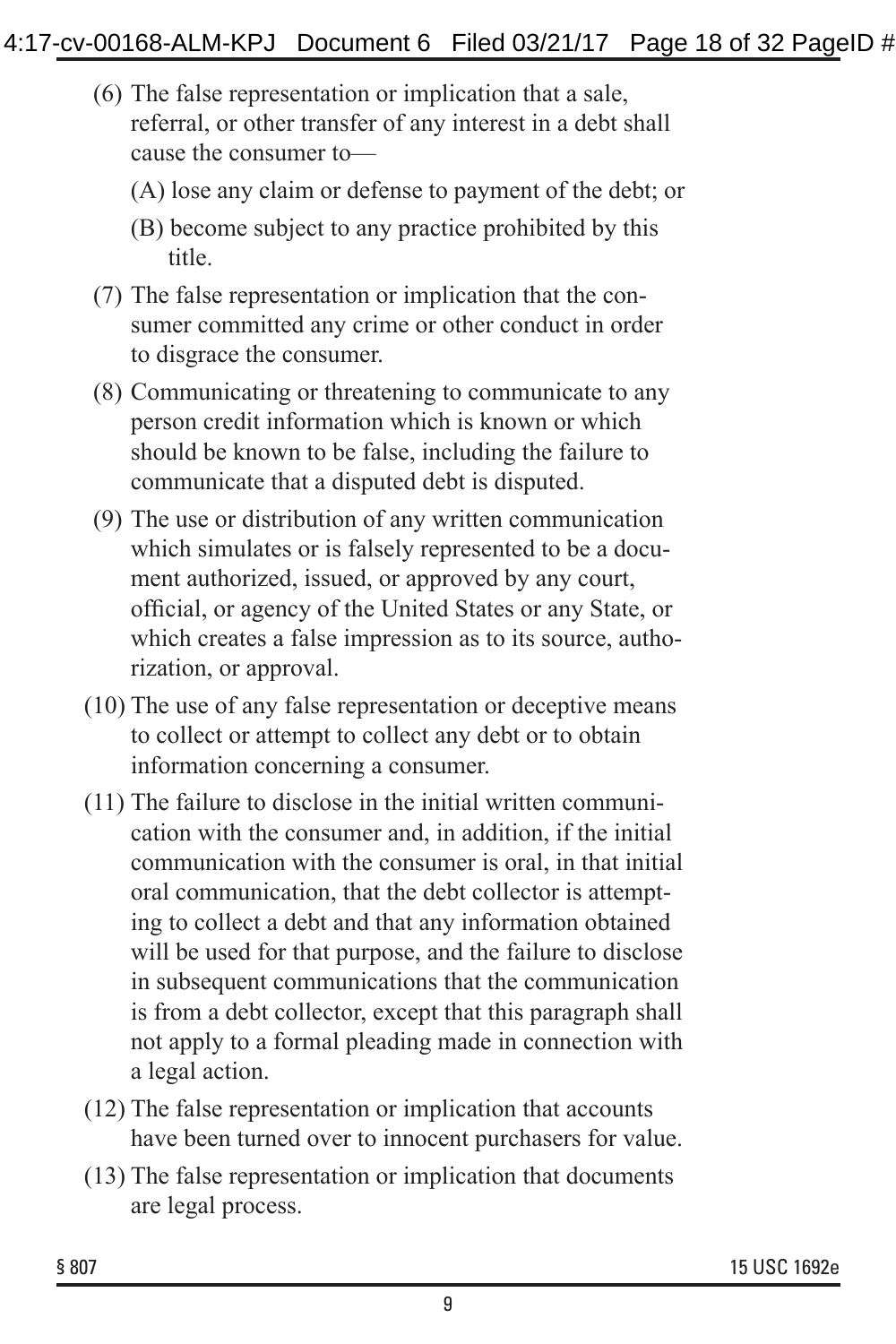- (14) The use of any business, company, or organization name other than the true name of the debt collector's business, company, or organization.
- (15) The false representation or implication that documents are not legal process forms or do not require action by the consumer.
- (16) The false representation or implication that a debt collector operates or is employed by a consumer reporting agency as defined by section 603(f) of this Act.

### **15 USC 1692f**

§ 807

**§ 808. Unfair practices** 

A debt collector may not use unfair or unconscionable means to collect or attempt to collect any debt. Without limiting the general application of the foregoing, the following conduct is a violation of this section:

- (1) The collection of any amount (including any interest, fee, charge, or expense incidental to the principal obligation) unless such amount is expressly authorized by the agreement creating the debt or permitted by law.
- (2) The acceptance by a debt collector from any person of a check or other payment instrument postdated by more than five days unless such person is notified in writing of the debt collector's intent to deposit such check or instrument not more than ten nor less than three business days prior to such deposit.
- (3) The solicitation by a debt collector of any postdated check or other postdated payment instrument for the purpose of threatening or instituting criminal prosecution.
- (4) Depositing or threatening to deposit any postdated check or other postdated payment instrument prior to the date on such check or instrument.
- (5) Causing charges to be made to any person for communications by concealment of the true propose of the communication. Such charges include, but are not limited to, collect telephone calls and telegram fees.
- (6) Taking or threatening to take any nonjudicial action to effect dispossession or disablement of property if—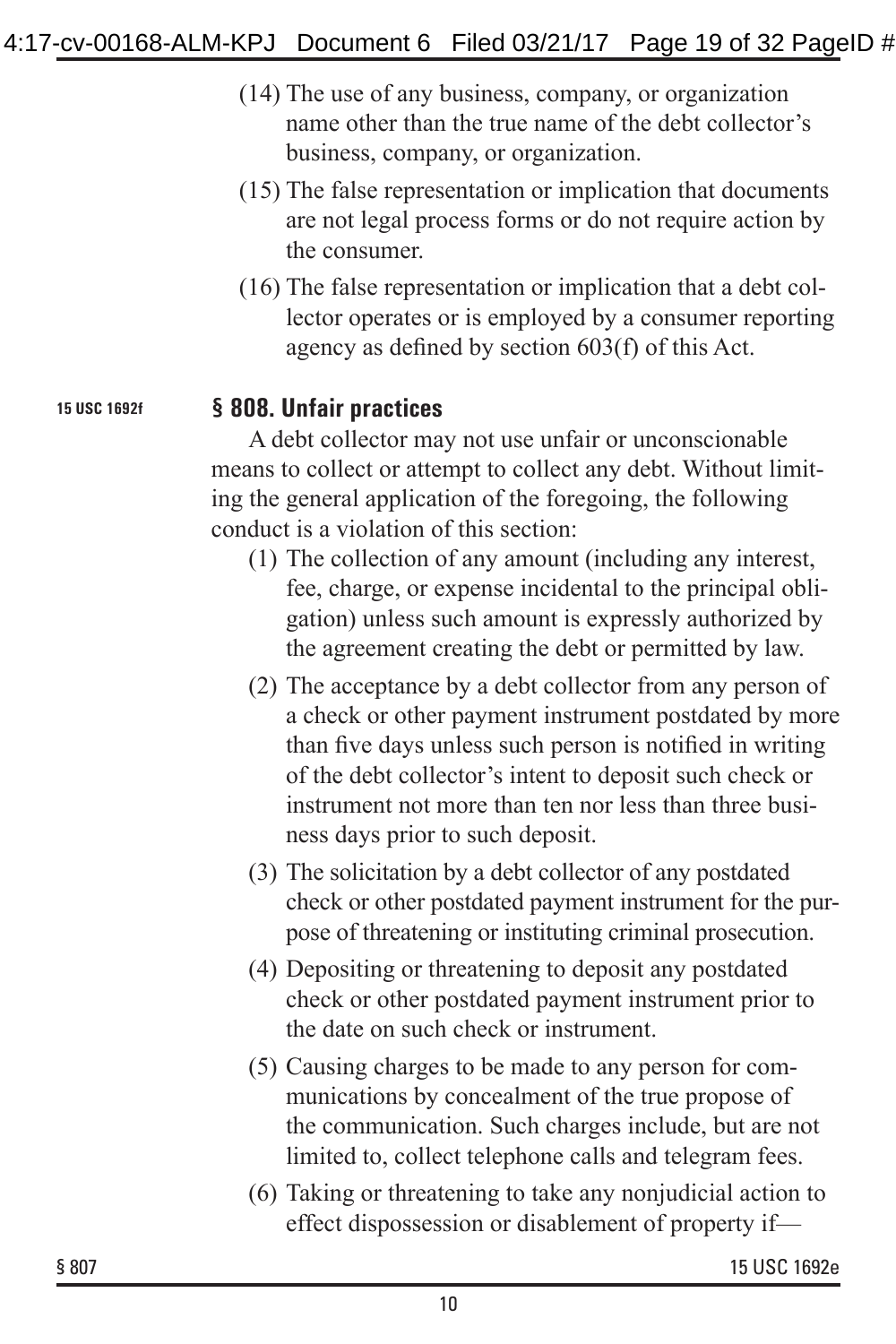- (A)there is no present right to possession of the property claimed as collateral through an enforceable security interest;
- (B) there is no present intention to take possession of the property; or
- (C) the property is exempt by law from such dispossession or disablement.
- (7) Communicating with a consumer regarding a debt by post card.
- (8) Using any language or symbol, other than the debt collector's address, on any envelope when communicating with a consumer by use of the mails or by telegram, except that a debt collector may use his business name if such name does not indicate that he is in the debt collection business.

## **§ 809. Validation of debts**

(a) Notice of debt; contents

Within five days after the initial communication with a consumer in connection with the collection of any debt, a debt collector shall, unless the following information is contained in the initial communication or the consumer has paid the debt, send the consumer a written notice containing—

- (1) the amount of the debt;
- (2) the name of the creditor to whom the debt is owed;
- (3) a statement that unless the consumer, within thirty days after receipt of the notice, disputes the validity of the debt, or any portion thereof, the debt will be assumed to be valid by the debt collector;
- (4) a statement that if the consumer notifies the debt collector in writing within the thirty-day period that the debt, or any portion thereof, is disputed, the debt collector will obtain verification of the debt or a copy of a judgment against the consumer and a copy of such verification or judgment will be mailed to the consumer by the debt collector; and

**15 USC 1692g**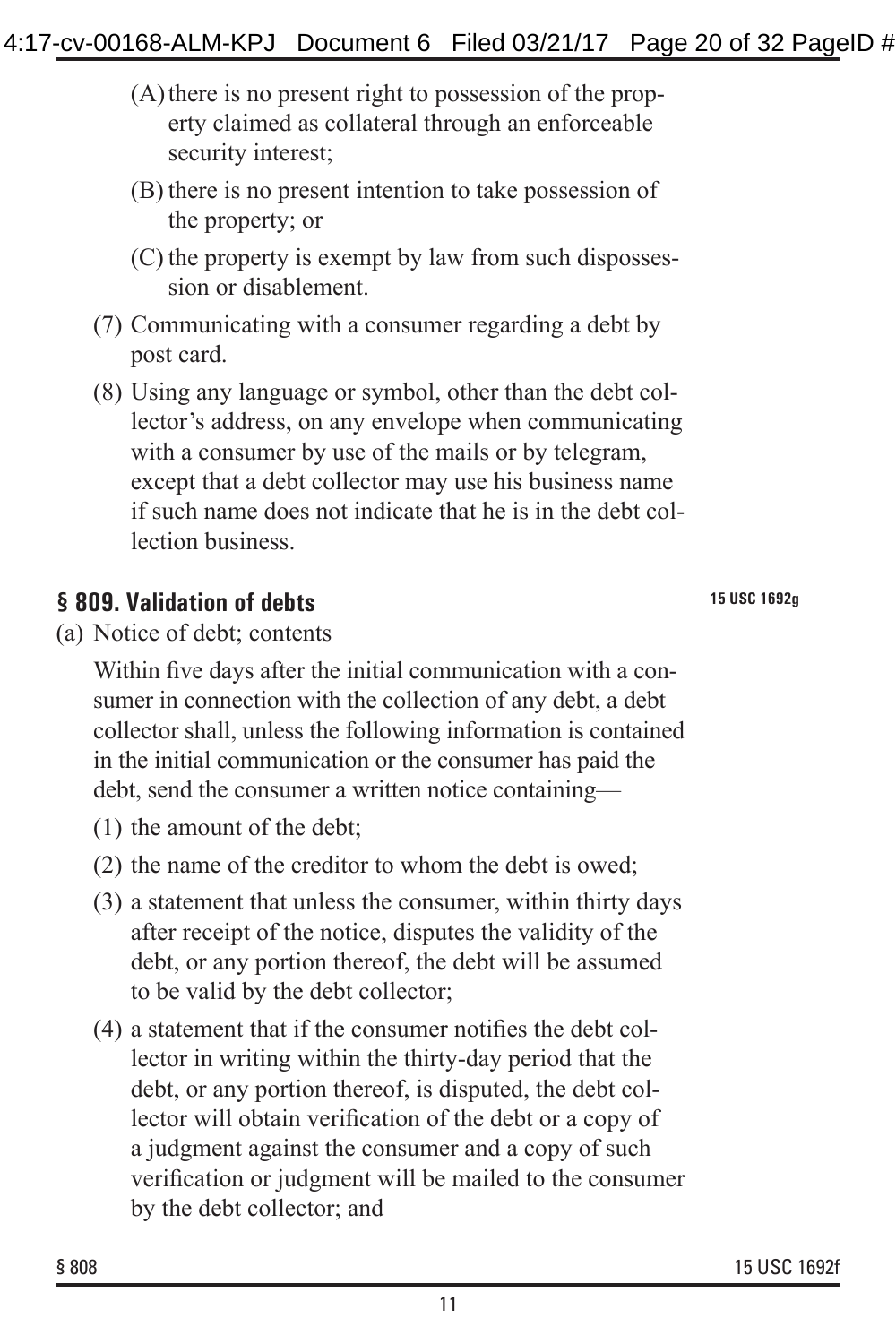- (5) a statement that, upon the consumer's written request within the thirty-day period, the debt collector will provide the consumer with the name and address of the original creditor, if different from the current creditor.
- (b) Disputed debts

If the consumer notifies the debt collector in writing within the thirty-day period described in subsection (a) that the debt, or any portion thereof, is disputed, or that the consumer requests the name and address of the original creditor, the debt collector shall cease collection of the debt, or any disputed portion thereof, until the debt collector obtains verification of the debt or any copy of a judgment, or the name and address of the original creditor, and a copy of such verification or judgment, or name and address of the original creditor, is mailed to the consumer by the debt collector. Collection activities and communications that do not otherwise violate this title may continue during the 30-day period referred to in subsection (a) unless the consumer has notified the debt collector in writing that the debt, or any portion of the debt, is disputed or that the consumer requests the name and address of the original creditor. Any collection activities and communication during the 30-day period may not overshadow or be inconsistent with the disclosure of the consumer's right to dispute the debt or request the name and address of the original creditor.

(c) Admission of liability

The failure of a consumer to dispute the validity of a debt under this section may not be construed by any court as an admission of liability by the consumer.

(d) Legal pleadings

A communication in the form of a formal pleading in a civil action shall not be treated as an initial communication for purposes of subsection (a).

(e) Notice provisions

The sending or delivery of any form or notice which does not relate to the collection of a debt and is expressly

12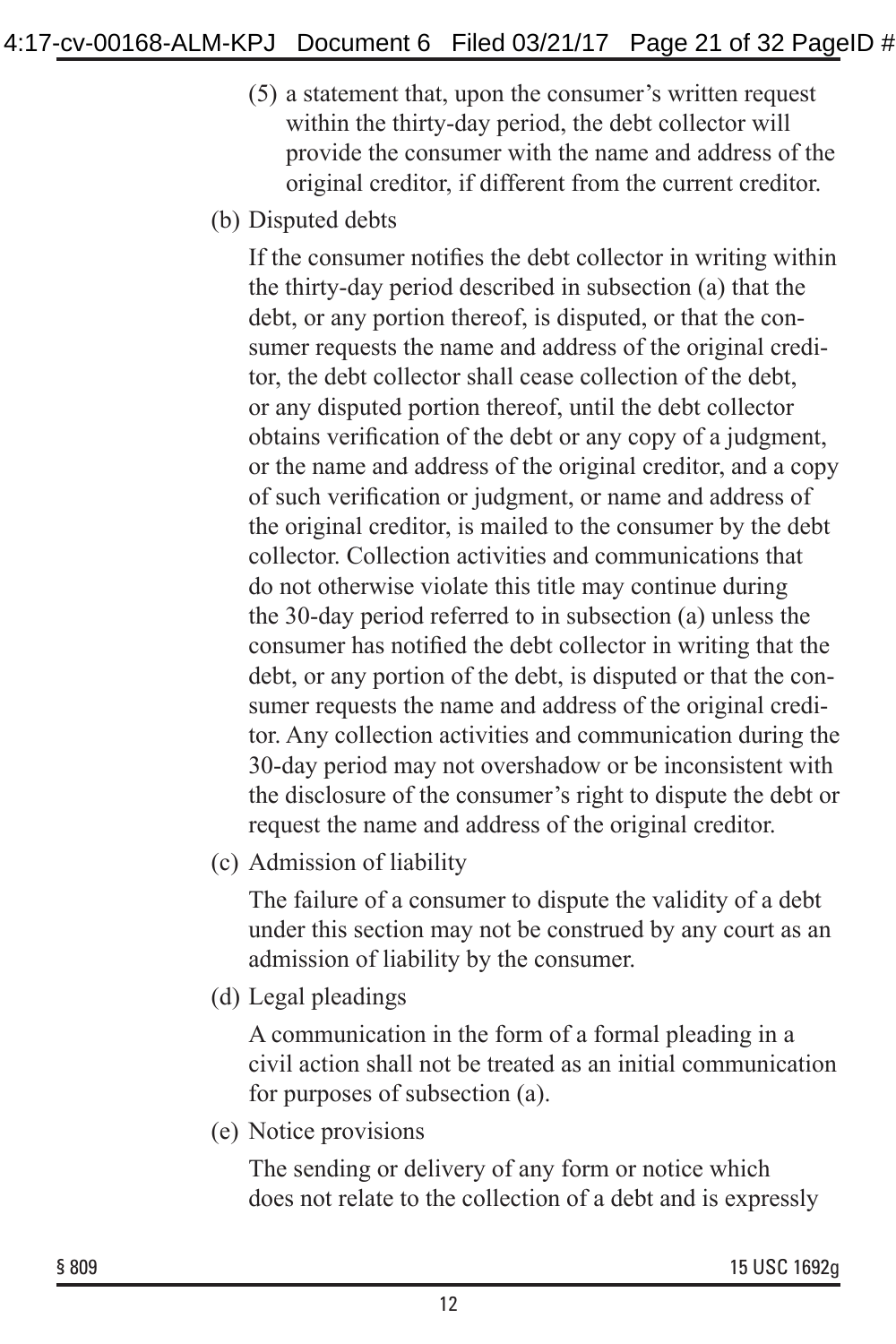required by the Internal Revenue Code of 1986, title V of Gramm-Leach-Bliley Act, or any provision of Federal or State law relating to notice of data security breach or privacy, or any regulation prescribed under any such provision of law, shall not be treated as an initial communication in connection with debt collection for purposes of this section.

### **§ 810. Multiple debts**

If any consumer owes multiple debts and makes any single payment to any debt collector with respect to such debts, such debt collector may not apply such payment to any debt which is disputed by the consumer and, where applicable, shall apply such payment in accordance with the consumer's directions.

### **§ 811. Legal actions by debt collectors**

**15 USC 1692h** 

**15 USC 1692i** 

### (a) Venue

Any debt collector who brings any legal action on a debt against any consumer shall—

- (1) in the case of an action to enforce an interest in real property securing the consumer's obligation, bring such action only in a judicial district or similar legal entity in which such real property is located; or
- (2) in the case of an action not described in paragraph (1), bring such action only in the judicial district or similar legal entity—
	- (A)in which such consumer signed the contract sued upon; or
	- (B) in which such consumer resides at the commencement of the action.

### (b) Authorization of actions

Nothing in this title shall be construed to authorize the bringing of legal actions by debt collectors.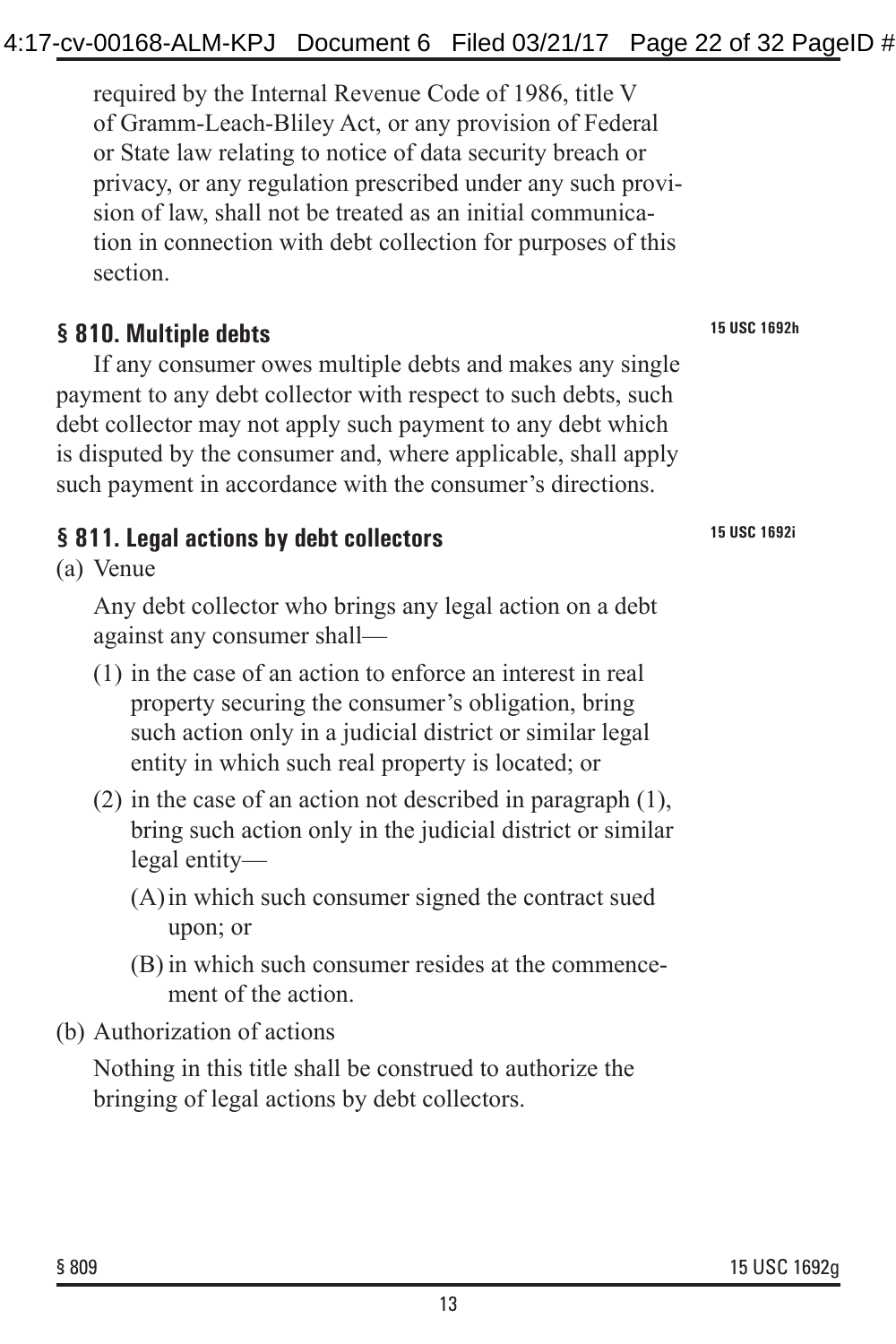**15 USC 1692j** 

### **§ 812. Furnishing certain deceptive forms**

- (a) It is unlawful to design, compile, and furnish any form knowing that such form would be used to create the false belief in a consumer that a person other than the creditor of such consumer is participating in the collection of or in an attempt to collect a debt such consumer allegedly owes such creditor, when in fact such person is not so participating.
- (b) Any person who violates this section shall be liable to the same extent and in the same manner as a debt collector is liable under section 813 for failure to comply with a provision of this title.

#### **15 USC 1692k § 813. Civil liability**

(a) Amount of damages

Except as otherwise provided by this section, any debt collector who fails to comply with any provision of this title with respect to any person is liable to such person in an amount equal to the sum of—

- (1) any actual damage sustained by such person as a result of such failure;
- (2) (A) in the case of any action by an individual, such additional damages as the court may allow, but not exceeding \$1,000; or
	- (B) in the case of a class action,
		- (i) such amount for each named plaintiff as could be recovered under subparagraph (A), and
		- (ii) such amount as the court may allow for all other class members, without regard to a minimum individual recovery, not to exceed the lesser of \$500,000 or 1 per centum of the net worth of the debt collector; and
- (3) in the case of any successful action to enforce the foregoing liability, the costs of the action, together with a reasonable attorney's fee as determined by the court. On a finding by the court that an action under this sec-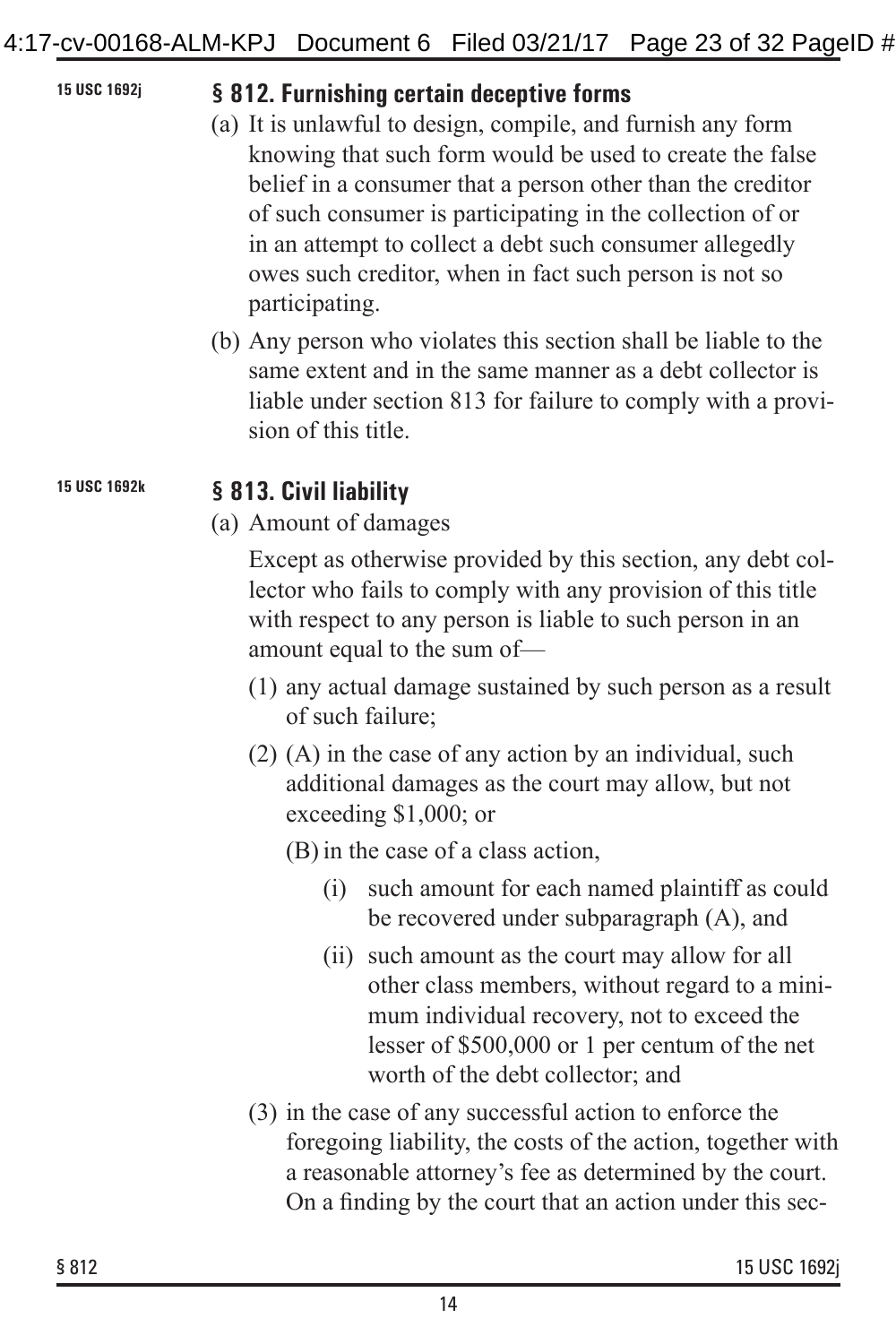tion was brought in bad faith and for the purpose of harassment, the court may award to the defendant attorney's fees reasonable in relation to the work expended and costs.

(b) Factors considered by court

In determining the amount of liability in any action under subsection (a), the court shall consider, among other relevant factors—

- (1) in any individual action under subsection (a)(2)(A), the frequency and persistence of noncompliance by the debt collector, the nature of such noncompliance, and the extent to which such noncompliance was intentional; or
- (2) in any class action under subsection (a) $(2)(B)$ , the frequency and persistence of noncompliance by the debt collector, the nature of such noncompliance, the resources of the debt collector, the number of persons adversely affected, and the extent to which the debt collector's noncompliance was intentional.
- (c) Intent

A debt collector may not be held liable in any action brought under this title if the debt collector shows by a preponderance of evidence that the violation was not intentional and resulted from a bona fide error notwithstanding the maintenance of procedures reasonably adapted to avoid any such error.

(d) Jurisdiction

An action to enforce any liability created by this title may be brought in any appropriate United States district court without regard to the amount in controversy, or in any other court of competent jurisdiction, within one year from the date on which the violation occurs.

(e) Advisory opinions of Bureau

No provision of this section imposing any liability shall apply to any act done or omitted in good faith in conformity with any advisory opinion of the Bureau, notwith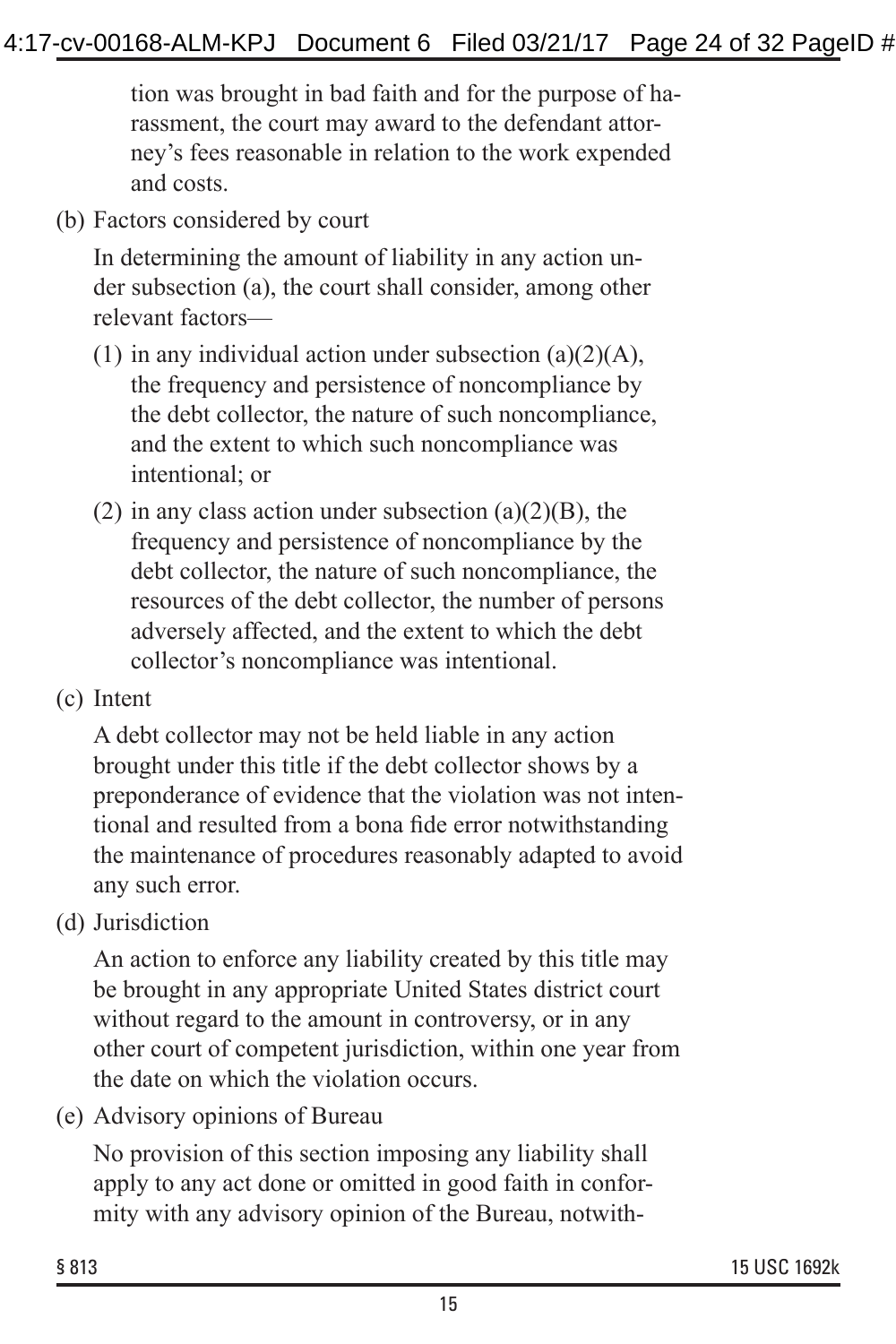standing that after such act or omission has occurred, such opinion is amended, rescinded, or determined by judicial or other authority to be invalid for any reason.

**15 USC 1692***l*

### **§ 814. Administrative enforcement**

(a) Federal Trade Commission

The Federal Trade Commission shall be authorized to enforce compliance with this subchapter, except to the extent that enforcement of the requirements imposed under this subchapter is specifically committed to another Government agency under any of paragraphs (1) through (5) of subsection (b), subject to subtitle B of the Consumer Financial Protection Act of 2010 [12 U.S.C. 5511 et seq.]. For purpose of the exercise by the Federal Trade Commission of its functions and powers under the Federal Trade Commission Act (15 U.S.C. 41 et seq.), a violation of this subchapter shall be deemed an unfair or deceptive act or practice in violation of that Act. All of the functions and powers of the Federal Trade Commission under the Federal Trade Commission Act are available to the Federal Trade Commission to enforce compliance by any person with this subchapter, irrespective of whether that person is engaged in commerce or meets any other jurisdictional tests under the Federal Trade Commission Act, including the power to enforce the provisions of this subchapter, in the same manner as if the violation had been a violation of a Federal Trade Commission trade regulation rule.

(b) Applicable provisions of law

Subject to subtitle B of the Consumer Financial Protection Act of 2010, compliance with any requirements imposed under this subchapter shall be enforced under—

(1) section 8 of the Federal Deposit Insurance Act [12 U.S.C. 1818], by the appropriate Federal banking agency, as defined in section 3(q) of the Federal Deposit Insurance Act (12 U.S.C. 1813(q)), with respect  $to$ —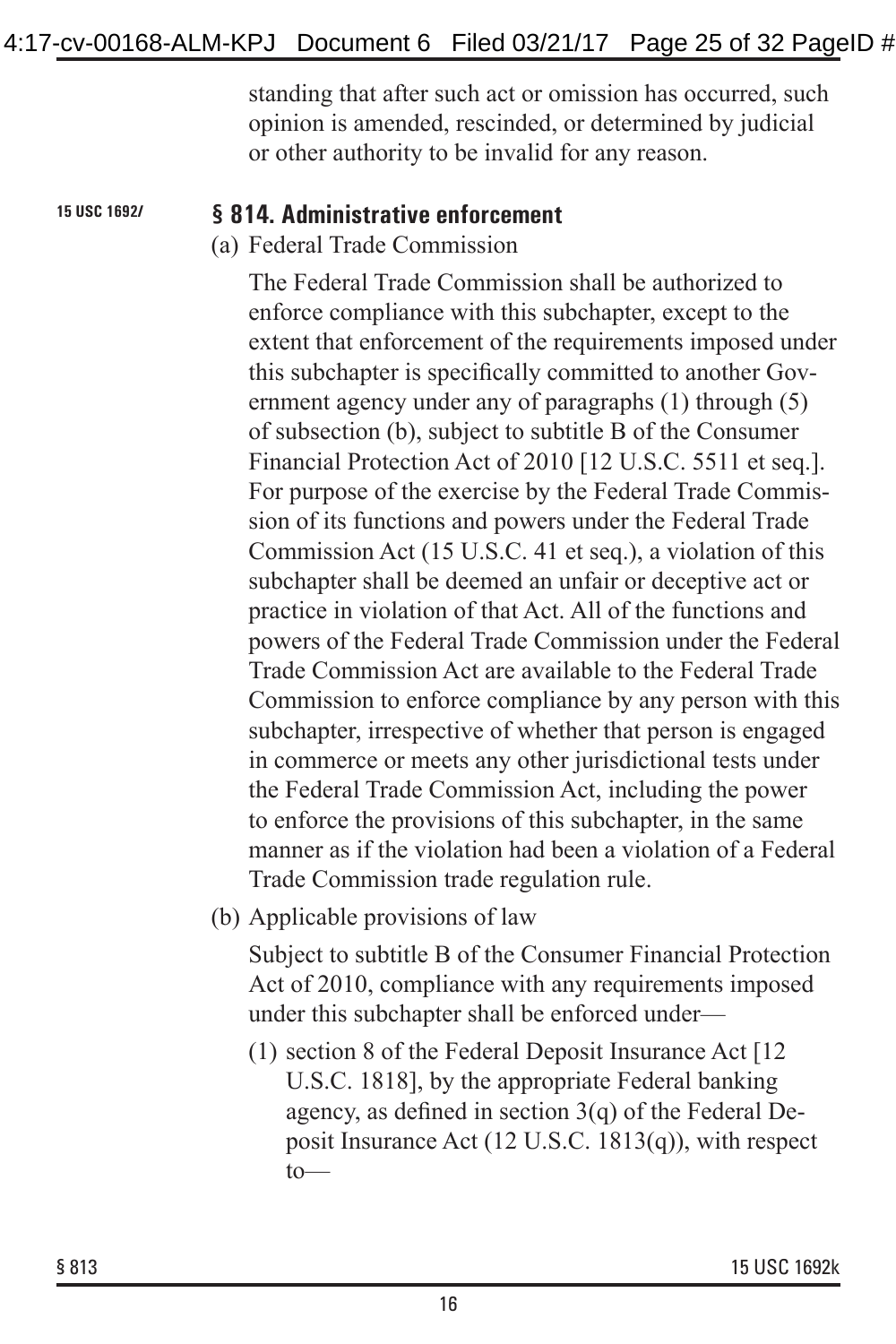- (A)national banks, Federal savings associations, and Federal branches and Federal agencies of foreign banks;
- (B) member banks of the Federal Reserve System (other than national banks), branches and agencies of foreign banks (other than Federal branches, Federal agencies, and insured State branches of foreign banks), commercial lending companies owned or controlled by foreign banks, and organizations operating under section 25 or 25A of the Federal Reserve Act [12 U.S.C. 601 et seq., 611 et seq.]; and
- (C) banks and State savings associations insured by the Federal Deposit Insurance Corporation (other than members of the Federal Reserve System), and insured State branches of foreign banks;
- (2) the Federal Credit Union Act [12 U.S.C. 1751 et seq.], by the Administrator of the National Credit Union Administration with respect to any Federal credit union;
- (3) subtitle IV of title 49, by the Secretary of Transportation, with respect to all carriers subject to the jurisdiction of the Surface Transportation Board;
- (4) part A of subtitle VII of title 49, by the Secretary of Transportation with respect to any air carrier or any foreign air carrier subject to that part;
- (5) the Packers and Stockyards Act, 1921 [7 U.S.C. 181 et seq.] (except as provided in section 406 of that Act [7 U.S.C. 226, 227]), by the Secretary of Agriculture with respect to any activities subject to that Act; and
- (6) subtitle E of the Consumer Financial Protection Act of 2010 [12 U.S.C. 5561 et seq.], by the Bureau, with respect to any person subject to this subchapter.

The terms used in paragraph (1) that are not defined in this subchapter or otherwise defined in section  $3(s)$  of the Federal Deposit Insurance Act (12 U.S.C. 1813(s)) shall have the meaning given to them in section 1(b) of the International Banking Act of 1978 (12 U.S.C. 3101).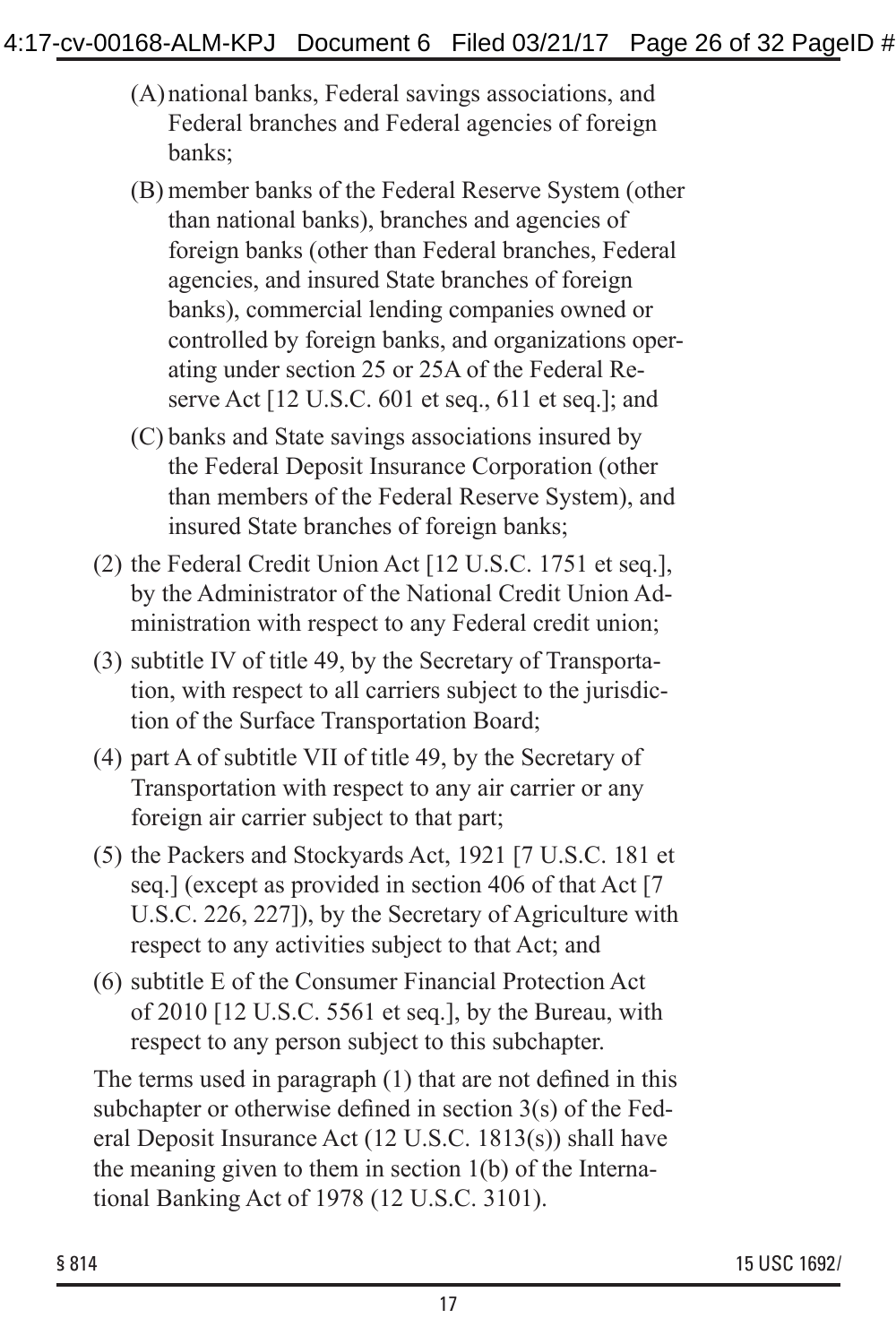## (c) Agency powers

For the purpose of the exercise by any agency referred to in subsection (b) of this section of its powers under any Act referred to in that subsection, a violation of any requirement imposed under this subchapter shall be deemed to be a violation of a requirement imposed under that Act. In addition to its powers under any provision of law specifically referred to in subsection (b) of this section, each of the agencies referred to in that subsection may exercise, for the purpose of enforcing compliance with any requirement imposed under this subchapter any other authority conferred on it by law, except as provided in subsection (d) of this section.

(d) Rules and regulations

Except as provided in section 1029(a) of the Consumer Financial Protection Act of 2010 [12 U.S.C. 5519(a)], the Bureau may prescribe rules with respect to the collection of debts by debt collectors, as defined in this subchapter.

**15 USC 1692m** 

## **§ 815. Reports to Congress by the Bureau; views of other Federal agencies**

- (a) Not later than one year after the effective date of this title and at one-year intervals thereafter, the Bureau shall make reports to the Congress concerning the administration of its functions under this title, including such recommendations as the Bureau deems necessary or appropriate. In addition, each report of the Bureau shall include its assessment of the extent to which compliance with this title is being achieved and a summary of the enforcement actions taken by the Bureau under section 814 of this title.
- (b) In the exercise of its functions under this title, the Bureau may obtain upon request the views of any other Federal agency which exercises enforcement functions under section 814 of this title.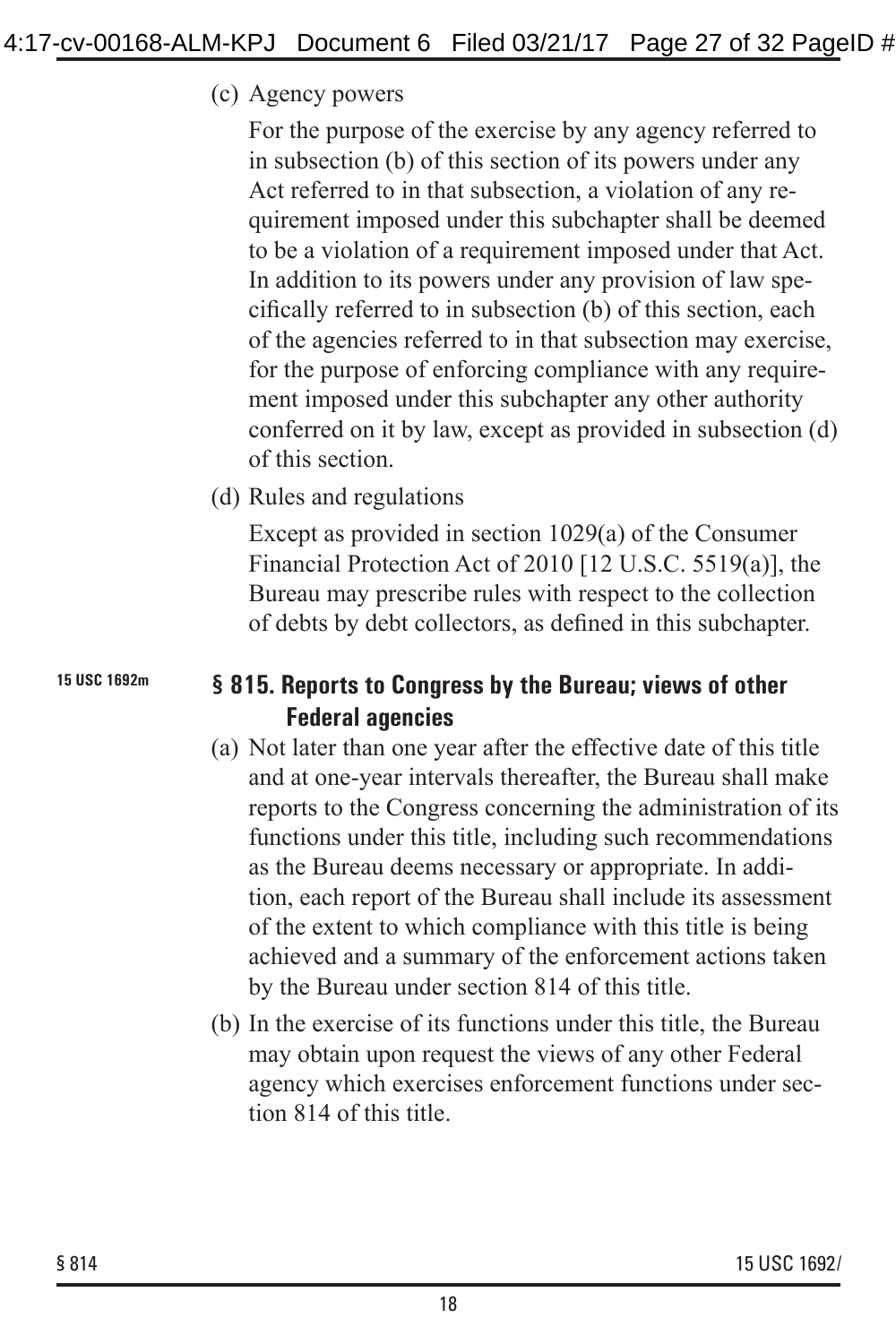### **§ 816. Relation to State laws**

This title does not annul, alter, or affect, or exempt any person subject to the provisions of this title from complying with the laws of any State with respect to debt collection practices, except to the extent that those laws are inconsistent with any provision of this title, and then only to the extent of the inconsistency. For purposes of this section, a State law is not inconsistent with this title if the protection such law affords any consumer is greater than the protection provided by this title.

### **§ 817. Exemption for State regulation**

The Bureau shall by regulation exempt from the requirements of this title any class of debt collection practices within any State if the Bureau determines that under the law of that State that class of debt collection practices is subject to requirements substantially similar to those imposed by this title, and that there is adequate provision for enforcement.

### **§ 818. Exception for certain bad check enforcement programs operated by private entities 15 USC 1692p**

### (a) In general

(1) Treatment of certain private entities

Subject to paragraph (2), a private entity shall be excluded from the definition of a debt collector, pursuant to the exception provided in section 803(6), with respect to the operation by the entity of a program described in paragraph (2)(A) under a contract described in paragraph  $(2)(B)$ .

(2) Conditions of applicability

Paragraph (1) shall apply if—

(A)a State or district attorney establishes, within the jurisdiction of such State or district attorney and with respect to alleged bad check violations that do not involve a check described in subsection (b), a pretrial diversion program for alleged bad check offenders who agree to participate voluntarily in such program to avoid criminal prosecution;

**15 USC 1692o** 

**15 USC 1692n**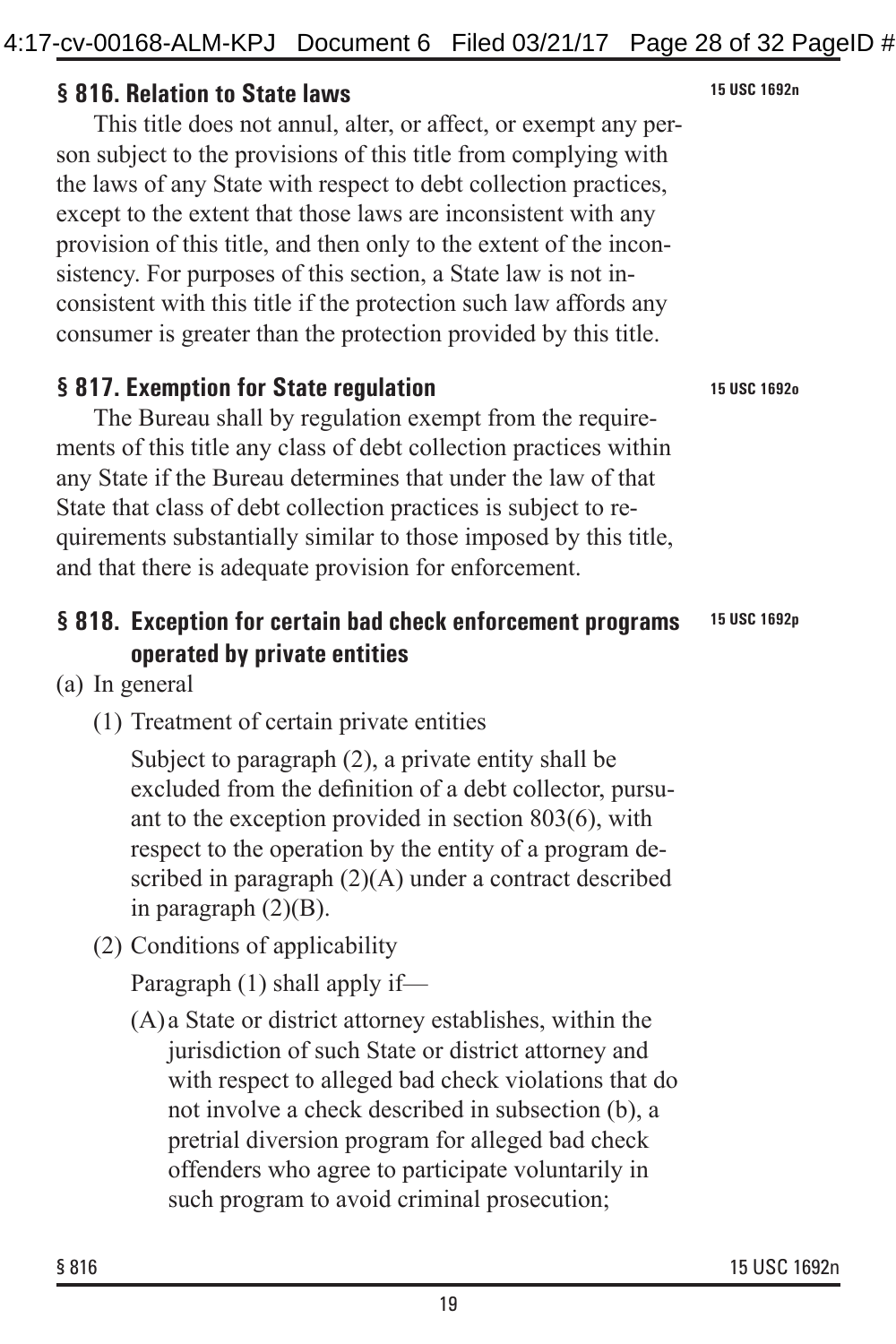### 4:17-cv-00168-ALM-KPJ Document 6 Filed 03/21/17 Page 29 of 32 PageID #

- (B) a private entity, that is subject to an administrative support services contract with a State or district attorney and operates under the direction, supervision, and control of such State or district attorney, operates the pretrial diversion program described in subparagraph (A); and
- (C) in the course of performing duties delegated to it by a State or district attorney under the contract, the private entity referred to in subparagraph (B)—
	- (i) complies with the penal laws of the State;
	- (ii) conforms with the terms of the contract and directives of the State or district attorney;
	- (iii) does not exercise independent prosecutorial discretion;
	- (iv) contacts any alleged offender referred to in subparagraph (A) for purposes of participating in a program referred to in such paragraph—
		- (I) only as a result of any determination by the State or district attorney that probable cause of a bad check violation under State penal law exists, and that contact with the alleged offender for purposes of participation in the program is appropriate; and
		- (II) the alleged offender has failed to pay the bad check after demand for payment, pursuant to State law, is made for payment of the check amount;
	- (v) includes as part of an initial written communication with an alleged offender a clear and conspicuous statement that—
		- (I) the alleged offender may dispute the validity of any alleged bad check violation;
		- (II) where the alleged offender knows, or has reasonable cause to believe, that the alleged bad check violation is the result of theft or forgery of the check, identity theft,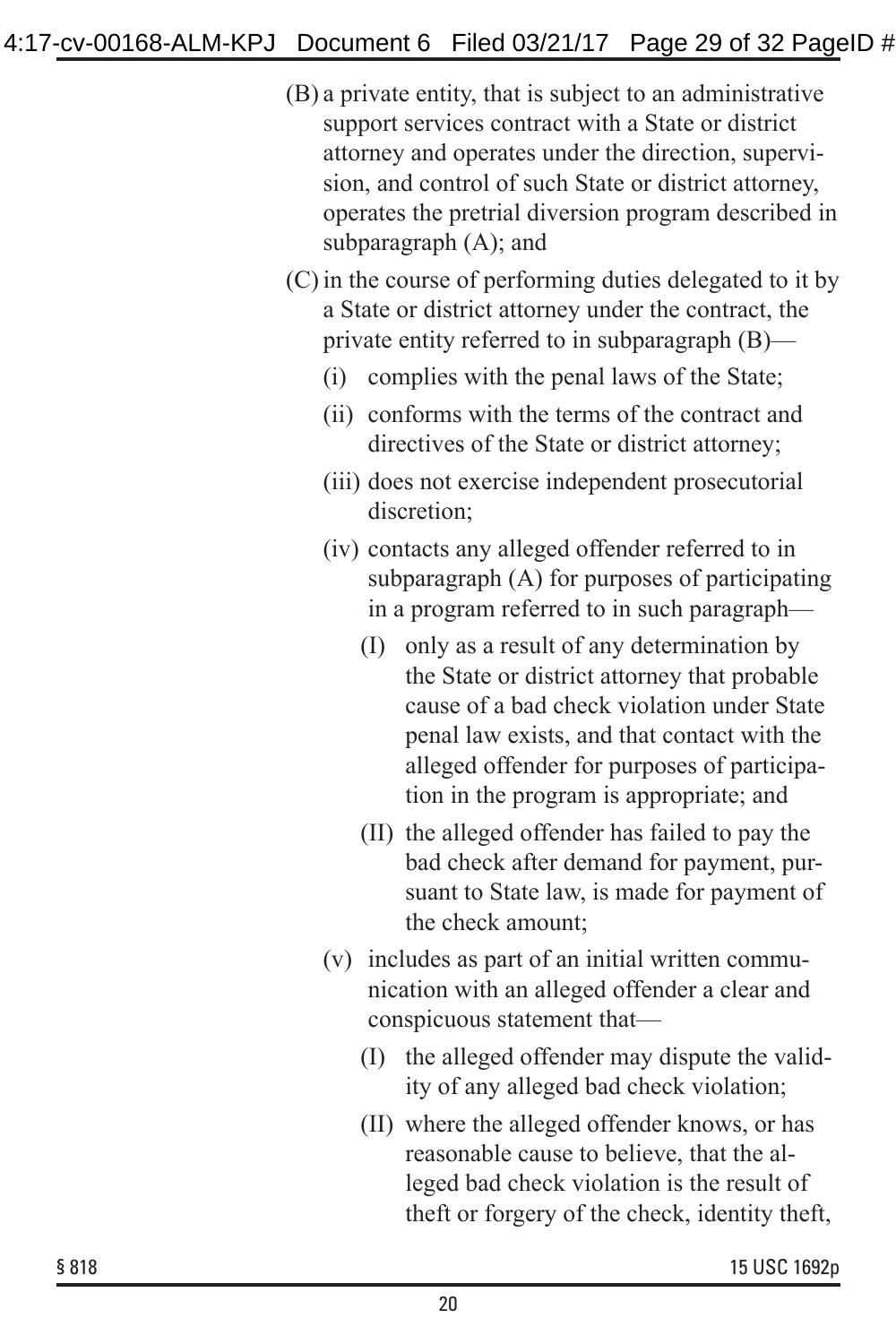or other fraud that is not the result of the conduct of the alleged offender, the alleged offender may file a crime report with the appropriate law enforcement agency; and

- (III) if the alleged offender notifies the private entity or the district attorney in writing, not later than 30 days after being contacted for the first time pursuant to clause (iv), that there is a dispute pursuant to this subsection, before further restitution efforts are pursued, the district attorney or an employee of the district attorney authorized to make such a determination makes a determination that there is probable cause to believe that a crime has been committed; and
- (vi) charges only fees in connection with services under the contract that have been authorized by the contract with the State or district attorney.
- (b) Certain checks excluded

A check is described in this subsection if the check involves, or is subsequently found to involve—

- (1) a postdated check presented in connection with a payday loan, or other similar transaction, where the payee of the check knew that the issuer had insufficient funds at the time the check was made, drawn, or delivered;
- (2) a stop payment order where the issuer acted in good faith and with reasonable cause in stopping payment on the check;
- (3) a check dishonored because of an adjustment to the issuer's account by the financial institution holding such account without providing notice to the person at the time the check was made, drawn, or delivered;
- (4) a check for partial payment of a debt where the payee had previously accepted partial payment for such debt;
- (5) a check issued by a person who was not competent, or was not of legal age, to enter into a legal contractual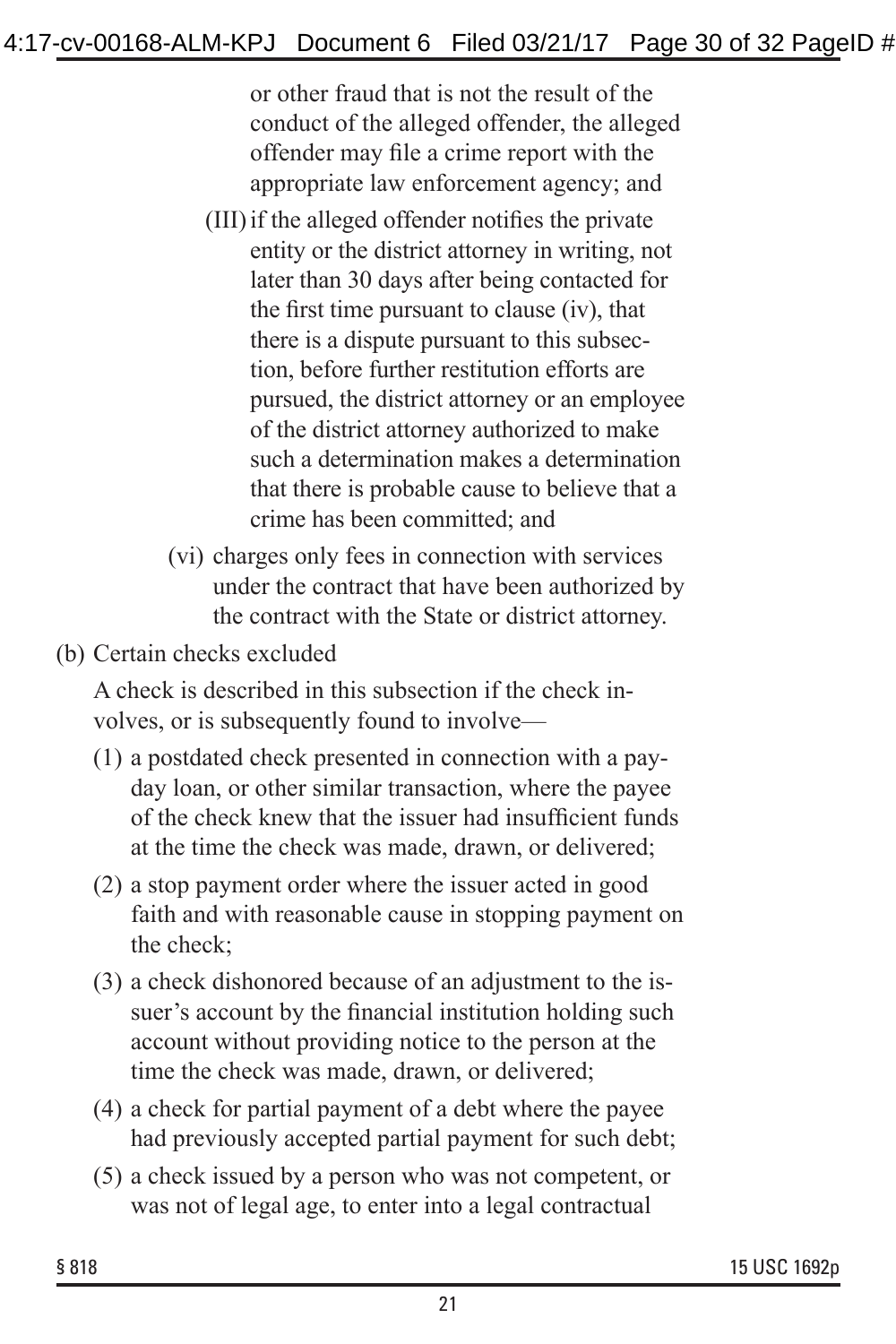obligation at the time the check was made, drawn, or delivered; or

- (6) a check issued to pay an obligation arising from a transaction that was illegal in the jurisdiction of the State or district attorney at the time the check was made, drawn, or delivered.
- (c) Definitions

For purposes of this section, the following definitions shall apply:

(1) State or district attorney

The term "State or district attorney" means the chief elected or appointed prosecuting attorney in a district, county (as defined in section 2 of title 1, United States Code), municipality, or comparable jurisdiction, including State attorneys general who act as chief elected or appointed prosecuting attorneys in a district, county (as so defined), municipality or comparable jurisdiction, who may be referred to by a variety of titles such as district attorneys, prosecuting attorneys, commonwealth's attorneys, solicitors, county attorneys, and state's attorneys, and who are responsible for the prosecution of State crimes and violations of jurisdictionspecific local ordinances.

(2) Check

The term "check" has the same meaning as in section 3(6) of the Check Clearing for the 21st Century Act.

(3) Bad check violation

The term "bad check violation" means a violation of the applicable State criminal law relating to the writing of dishonored checks.

#### **15 USC 1692 note § 819. Effective date**

This title takes effect upon the expiration of six months after the date of its enactment, but section 809 shall apply only with respect to debts for which the initial attempt to collect occurs after such effective date.